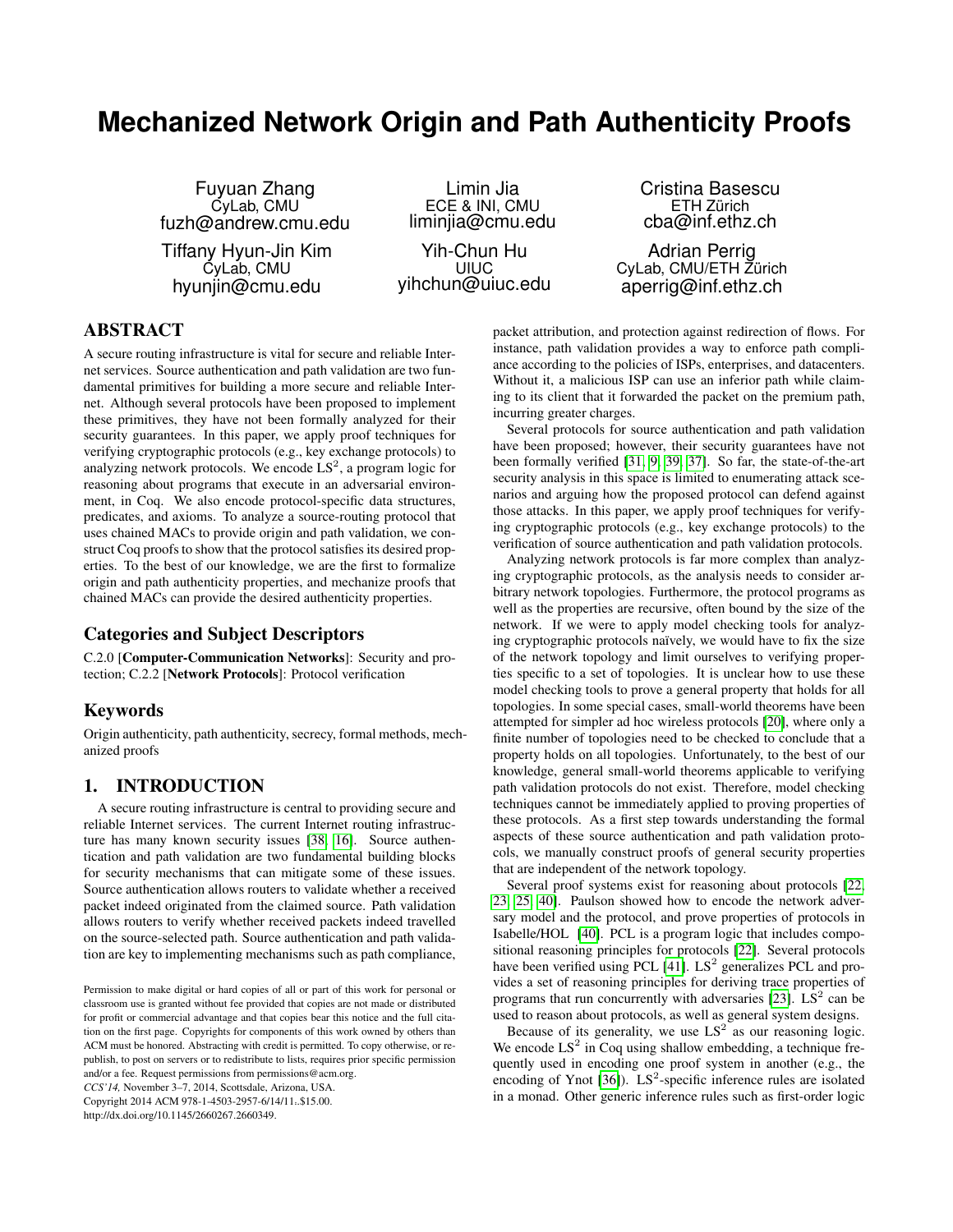rules are not encoded; instead, Coq's logic is directly used when constructing  $LS^2$  proofs. We instantiate  $LS^2$  with protocol-specific data structures, predicates, and axioms, which are also encoded in Coq. Shallow embedding allows us to use Coq's libraries and tools and enables us to efficiently construct proofs.

We analyze the OPT protocols that use chained Message Authentication Codes (MACs) to provide source authentication and path validation for routers [\[29\]](#page-11-12). These protocols have two phases: key setup and packet forwarding. We prove the secrecy and authenticity of keys of the key setup phase, and origin and path authenticity properties of the forwarding phase. To the best of our knowledge, we are the first to formalize origin and path authenticity properties of packet forwarding provided by chained MACs, and construct machine-checkable proofs of these properties.

More concretely, this paper makes the following contributions:

- $\bullet$  We encode LS<sup>2</sup> and basic constructs for reasoning about cryptographic protocols in Coq.
- We formalize and construct machine-checkable proofs of the secrecy and authenticity properties of the key setup protocol.
- We formalize and construct machine-checkable proofs of the origin and path authenticity properties of the forwarding protocol.

The rest of this paper is organized as follows. In Section [2,](#page-1-0) we review  $LS^2$  and present the protocols that we verify. In Section [3,](#page-3-0) we show our Coq encoding of  $LS^2$  and of protocol-specific reasoning constructs. Then, in Sections [4](#page-5-0) and [5,](#page-6-0) we explain our formal definitions of security properties and discuss our proof techniques. We show attacks to alternative protocol designs identified during the proof process and discuss the connection between prevented attack scenarios and the verification results in Section [6.](#page-8-0) In the end, we discuss related work in Section [7.](#page-9-0)

The proof for the key setup protocol described in this paper has 1092 lines of Coq code, the proof for the forwarding protocol has 3788 lines of code, and the encoding of both protocols has 2657 lines of code. The basic definitions including the state monad and protocol-specific constructs are an additional 1566 lines of code. It took approximately two person months to complete the proofs. The Coq source files are available for download at the following URL: [http://www.ece.cmu.edu/ liminjia/net-verif](http://www.ece.cmu.edu/~liminjia/net-verif).

# <span id="page-1-0"></span>2. BACKGROUND

We briefly review the program logic we use for verification and explain the OPT source authentication and path validation protocol.

# 2.1 Reasoning Logics

 $LS<sup>2</sup>$  is a program logic for deriving properties of programs that run in parallel with other programs, including programs controlled by an adversary [\[23\]](#page-11-7). Subsequent work extends  $LS^2$  and introduces a compositional reasoning framework for interface-confined adversaries [\[25\]](#page-11-8). A network consists of both trusted nodes that run the prescribed protocols and adversarial nodes that run arbitrary code. These adversaries are limited in their capabilities. We assume a variant of the Dolev-Yao network attacker model (explained in Section [2.2\)](#page-1-1). Therefore, these two proof systems are well suited for reasoning about network protocols. We use the core reasoning principles formalized by Garg et al. [\[25\]](#page-11-8) and refer to this proof system as  $LS^2$  for the rest of this paper.

The semantics of  $LS^2$  assumes interleaving executions of system components, some of which can be adversarial. Each component is called a *thread* and is assigned a unique thread ID. Each thread is represented as a tuple of the thread ID, the program that the thread is executing, and a local execution environment. A thread makes a transition step if its program makes a step, and the system makes a transition if one of the threads makes a transition. A *trace* is a sequence of transitions of the system. Each transition is associated with a time point, denoting the time when the transition takes effect. A system's behavior is modelled as the set of traces generated from the initial configuration.

The formal properties of a system are specified as properties of its traces, using first-order logic formulas. Predicates that specify actions of threads, such as sending messages, take a time point as an argument, indicating when that action happens. Using these time points, we can encode temporal logic formulas, and, therefore, specify safety properties (informally, nothing bad has happened so far). Many desired properties of protocols are safety properties.

Trusted principals are modelled as threads running programs corresponding to prescribed protocols, and adversaries are modelled as threads running arbitrary code. We explain how we encode adversary's capabilities in Section [3.2.](#page-4-0)

One key feature of  $LS^2$  is that program assertions include both partial correctness and invariant assertions. A partial correctness assertion specifies properties of traces that contain the complete execution of that program. An invariant assertion specifies properties of traces that contain unfinished execution of that program. Invariant properties are crucial to proving security properties; safety properties should hold not only after the program terminates, but also throughout the execution of the program. Section [3](#page-3-0) presents detailed inference rules for  $LS^2$ . For a full description of  $LS^2$  and its soundness, please refer to Garg et al.'s work [\[23,](#page-11-7) [25\]](#page-11-8).

 $LS<sup>2</sup>$  is a general logic that is meant to be instantiated with domainspecific definitions for reasoning about specific applications. To reason about protocols using cryptographic functions,  $LS^2$  needs to be extended with relevant definitions and axioms. PCL [\[22\]](#page-11-6) has definitions of many such data structures and axioms. For our proofs, we reuse and refine definitions from PCL.

# <span id="page-1-1"></span>2.2 Origin and Path Trace (OPT)

OPT is a protocol that supports source authentication and path validation [\[29\]](#page-11-12). We have verified both OPT and the extended OPT protocols proposed in [\[29\]](#page-11-12). In this paper, we focus on explaining the verification of the extended OPT, as it provides stronger security guarantees. The analysis of OPT is analogous, and we refer interested readers to our companion technical report [\[49\]](#page-11-13) for these details. For the rest of this paper, we refer to the extended OPT protocol simply as OPT.

OPT enables all entities (e.g., routers, switches, middleboxes) on the path to authenticate the source and the content of the received packet, and to validate the path on which the packet traveled. OPT assumes that each router  $R$  in the network has a public-private key pair. A router R's key pair is denoted by  $pk(R)$ ,  $pk^{-1}(R)$ . OPT has two phases: key setup and packet forwarding. During the key setup process, each intermediate router on the source-selected path sets up two symmetric keys to be shared with the source and the destination, respectively. The destination also sets up a symmetric key shared with the source. Once the key setup process is finished, the source, routers, and the destination use these keys to compute and verify MACs of forwarded packets.

#### *2.2.1 Attacker Model*

We use a variant of the Dolev-Yao attacker model. We consider attackers that can send and receive messages intended for them, compute cryptographic functions using the keys that they have, and decompose and construct messages based on the messages and keys they know. Unlike Dolev-Yao attackers, our attackers cannot inter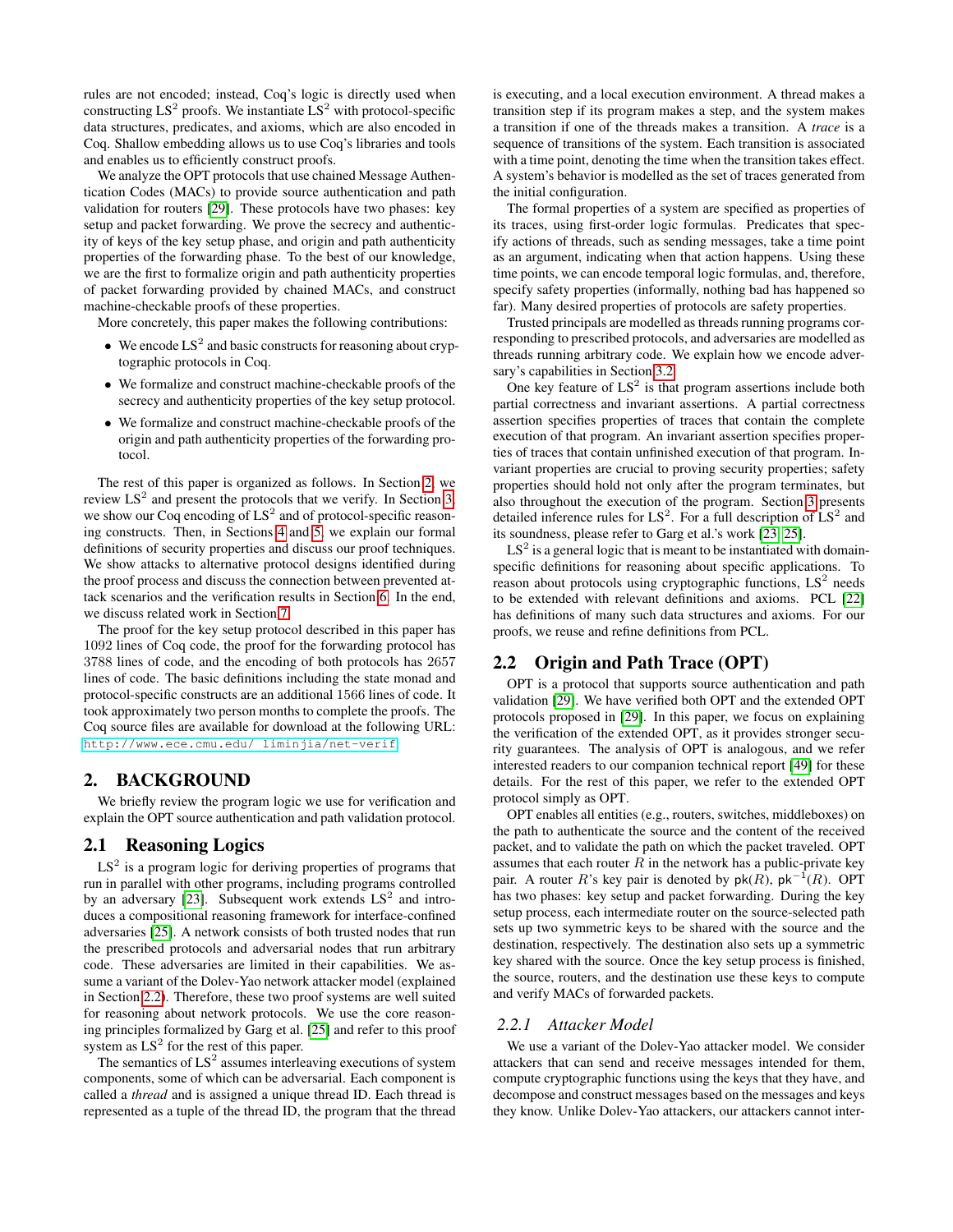$fverify(path, keysigs, pk, pk^{-1}, dir) =$ match (*path*, keysigs) with (), ()  $\Rightarrow$  ret()  $\vdash$  (path<sup>*i*</sup>, rt), (keysigs', (c, sig))  $\Rightarrow$  $k = \text{dec}(c, pk^{-1});$ verify(sig,  $(k, pk, dir)$ , pk(rt));  $keys = \nperify(path', keysigs', pk, pk^{-1}, dir);$  $ret(k, keys)$ | \_ ⇒ stuck

 $source() =$ 

 $(D, pkS, pkS^{-1}, pkD, path)$  = pickSession();  $send(S, D, pkS, pkD, path, (),$ );  $keysigsS =$  recv;  $keysS = \nperify((path, D), \nkeysigsS, \npkS, \npkS^{-1}, \nupstream);$  $acceptS(self, D, path, keysS, pkS)$ 

 $dest() =$ 

 $(S, D, pkS, pkD, path, keysigsS, keysigsD)$  = recv;  $(path', S', pkS', pkD^{-1}) = \textsf{lookupSession}(pkD, \textsf{self});$ if path' = path && pkS = pkS' &&  $S = S'$ then  $keysD = fverify(path, keysigsD, pkD,$  $pkD^{-1}$ , downstream);  $acceptD(S, self, path, keysD, pkD);$  $kS = prf(SV_S(self), hash(pkS));$  $ckS = enc(kS, pkS);$  $sigS = sign((kS, pkS, upstream), pk^{-1}(self));$  $send((keysigsS, (cks, sigS)))$ 

 $routeer() =$ 

 $(S, D, pkS, pkD, path, keysigsS, keysigsD)$  = recv;  $kS = prf(SV_S(self), hash(pkS));$  $ckS = enc(kS, pkS);$  $sigS = sign((kS, pkS, upstream), pk^{-1}(self));$  $kD = prf(SV_D(self), hash(pkD));$  $ckD = enc(kD, pkD);$  $sigD = sign((kD, pkD, downstream), pk^{-1}(self));$  $send(S, D, pkS, pkD, path,$ (keysigsS, (kS,sigS)), (keysigsD, (kD, sigD)))

#### <span id="page-2-0"></span>Figure 1: Key setup.

cept messages not meant for them, or inject messages into part of the network that they are not directly connected to. This is a reasonable model as our attackers represent malicious network nodes (e.g., ISPs).

### *2.2.2 Key Setup (DRKey Protocol)*

The key setup protocol of the OPT protocol is called Dynamically Recreatable Key (DRKey) protocol. The pseudo code of the DRKey protocol is listed in Figure [1.](#page-2-0) We write  $S$  to denote the source node and D to denote the destination node. The source could choose different paths to send packets to the destination. To distinguish between these paths, the protocol uses the notion of sessions. For each session, the source chooses a path to forward packets along and generates a public-private key pair ( $pkS$ ,  $pkS^{-1}$ ); and the destination generates the pair  $(pkD, pkD^{-1})$ .  $pkS^{-1}$  and  $pkD^{-1}$  are kept secret. Subsequently, pkS and pkD are used to generate the symmetric keys between the source and each router, and between the destination and each router, respectively.

Each session is uniquely identified by the tuple  $(S, D, pkS, pkD,$ path). The source and the destination exchange  $pkS$  and  $pkD$  at the beginning of the key setup phase by exchanging signatures of relevant fields of the session tuple using their long-term key pairs.

The source continues the key setup phase by sending the session tuple to the first router on the intended path. When the router receives the packet, it generates a symmetric key  $(kS)$  for the source and a symmetric key  $(kD)$  for the destination as follows.

$$
kS = \text{prf}(\text{SV}_S(\text{self}), \text{hash}(pkS))
$$
  

$$
kD = \text{prf}(\text{SV}_D(\text{self}), \text{hash}(pkD))
$$

Here, "self" refers to the identity of the principal that runs this program. Each router R has two local secrets,  $SV_S(R)$  and  $SV_D(R)$ . The former is used to compute the symmetric key shared with the source and the latter the key shared with the destination. We write prf to denote pseudo random functions. The advantage of generating keys in this manner is that routers do not need to store these keys, as they can be efficiently recomputed on the fly, assuming that  $pkS$  and  $pkD$  are contained in each packet header.

The router then encrypts the keys using the session public keys of the source and the destination, pkS and pkD, respectively, and signs the keys to attest to their authenticity. The router signs two triples:  $(kS, pkS, upstream)$  and  $(kD, pkD, downstream)$ , where downstream and upstream indicate for whom the key is intended (i.e., upstream for the source, and downstream for the destination). The router appends the pair of the encrypted key and signature to the list of key and signature pairs already in the packet header and sends the packet to the next router.

When the destination receives a packet, it first checks that the session information (the source, the path, and source's session public key) contained in the packet is valid. Then, it decrypts the keys and verifies the signatures of the keys. If the verification succeeds, the destination accepts all the keys in the packet denoted keysD. The destination then generates a symmetric key for the source and sends to the source the pair of the encryption and signature of this key  $(kS, sigS)$ , together with the encryption and signature pairs generated by routers. Similarly, the source only accepts the keys after successfully verifying all the signatures in keysigsS.

#### <span id="page-2-1"></span>*2.2.3 Forwarding*

A code snippet of the forwarding protocol is presented in Figure [2.](#page-3-1) There are three main data structures: (1) PVFS (path validation field for the source), (2) OPV (origin and path validation field for the routers), and (3) PVFD (origin and path validation field for the destination). Each data structure is indexed with a natural number i corresponding to its position on the intended path. Given a path  $R_1, R_2, \ldots, R_n$ , we write  $K_{Si}$  to denote the symmetric key that the source and router  $R_i$  have shared during key setup. We write  $K_D$  to denote the symmetric key that the source and the destination share. We write  $K_{Di}$  to denote the symmetric key that the destination and router  $R_i$  share. Validation fields are computed as follows.

$$
PVFS0 = mac(KD, (hash(pkt)))
$$
  
\n
$$
PVFSi = mac(KSi, (PVFSi-1))
$$
  
\n
$$
OPVi = mac(KSi, (PVFSi-1, Ri-1, hash(pkt)))
$$
  
\n
$$
PVFD0 = PVFS0
$$
  
\n
$$
PVFDi = mac(KDi, (PVFDi-1, Ri-1, hash(pkt)))
$$

The source S computes  $PVFS_0$ ,  $PVFD_0$ , and all the  $OPV_i$ fields, and includes them in the packet header. The recursive function compPvfOpvs (on the 3rd line) uses the keys shared between the source and the routers to compute the  $OPV_i$  and  $PVFS_i$  fields.  $S$  sends a packet that includes in its header:  $S$ ,  $D$ ,  $path$ , the hash of the source public key (hash $(pkS)$ ), the hash of the destination public key (hash $(pkD)$ ), PVFS<sub>0</sub>, PVFD<sub>0</sub>, the list of OPV<sub>i</sub> for all routers on the path (*opvs*), and the payload of the packet *pkt*.

When router  $R_i$  receives a packet, it first recomputes the symmetric keys based on the key hash fields in the header as follows: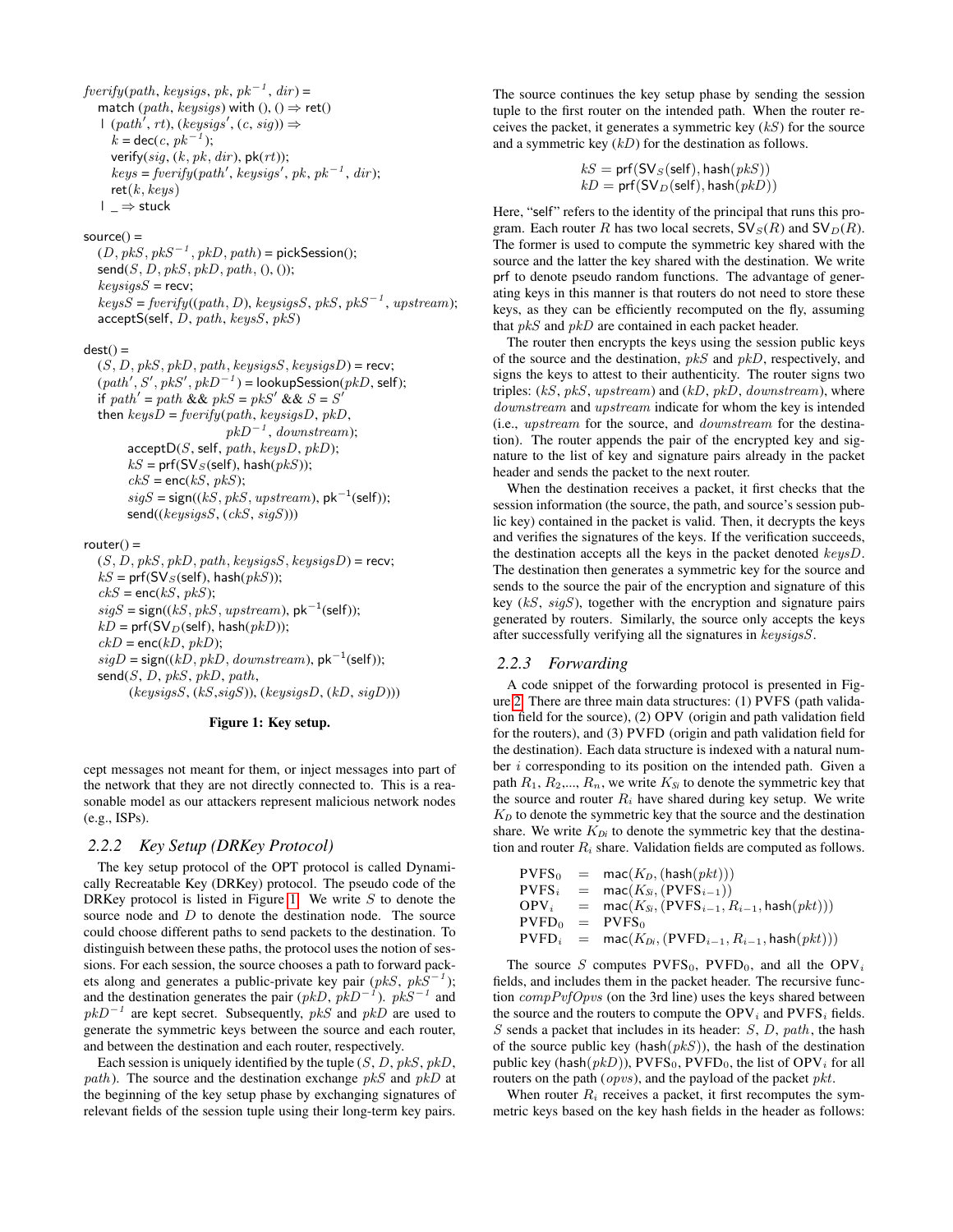$source() =$ 

 $(\text{pkt}, \text{pkS}, \text{pkD}, D, \text{path}, \text{keys}, \text{kD}) = \text{pick};$  $pvf0 = \text{mac}(kD, \text{hash}(pkt));$  $(pvfS, opvs) = compPvfOpvs(path, keys, pkt, self, pvf0);$ send(self,  $D$ ,  $path$ , hash( $pkS$ ), hash( $pkD$ ),  $pvf0, \, pvf0, \, opvs, \, pkt)$ 

#### $router() =$

 $R =$  pickNeighbor:

 $(S, D, path, kSh, kDh, pvfS, pvfD, opvs, pkt)$  = recvFrom $(R)$ ;  $fCkVrf(opus, mac((prf(SV<sub>S</sub>(self), kSh)), (pvfS, R, hash(pkt)))$ ;  $acceptRt(\text{pkt}, \text{pvfS}, R, \text{kSh});$  $pvfS' = mac((prf(SV_S(self), kSh)), pvfS);$  $pvfD' = \textsf{mac}((\textsf{prf}(\textsf{SV}_D(\textsf{self}), \textit{kDh})), (\textit{pvfD}, \textit{R}, \textsf{hash}(\textit{pkt}))),$  $\mathsf{send}(S, D, path, kSh, kDh, pvfS', pvfD', opvs, pkt)$ 

 $dest() =$ 

```
R = pickNeighbor
```
 $(S, D', path', kSh, kDh, pvfS, pvfD, opvs, pkt) = \text{recvFrom}(R);$  $keys = SessionlookUp(S, self, kSh, kDh, path');$  $(pvfD', \_) = fCkPvfD(pkt, \text{mac}(prf(SV_S(self), kSh), \text{hash}(pkt)),$ 

 $keys, path', S);$ 

If self =  $D'$  && path' =  $(path_1, R)$  && pvfD =  $pvfD'$ then  $acceptDist(S, path, keys, pkt, pvfD, kSh, kDh,$ 

 $(prf(SV_S(self), kSh))$ ;

else stuck

#### <span id="page-3-1"></span>Figure 2: Code snippet for origin and path validation.

 $K_{Si}$  = prf(SV<sub>S</sub>( $R_i$ ), kSh), and  $K_{Di}$  = prf(SV<sub>D</sub>( $R_i$ ), kDh). Then  $R_i$  computes its orgin path verification field *opv*: *opv* = mac( $K_{Si}$ ,  $(pv f S, R, hash(pkt))$ , where  $p v f S$  is the path validation field in the header and  $R$  is the preceding router.

 $R_i$  only accepts the packet if *opv* is the same as the origin path validation field included in the header. Finally,  $R_i$  computes PVFS<sub>i</sub> and  $PVFD_i$  using the pvfS and pvfD fields and sends out the packet with updated  $pvfS'$  and  $pvfD'$ .

When the destination receives a packet, it searches its local state and finds the keys shared with the routers and the source, based on the path, the source, and the hashes of the public keys in the packet. The destination computes  $PVFD_n$  based on the path, the hash of the payload, and the list of keys using a recursive function  $fCkPvfD$ . The destination accepts the packet only if the computed  $PVFD_n$  is the same as the one in the packet header.

### <span id="page-3-0"></span>3. ENCODING OF LS<sup>2</sup> AND PCL

We now present the encoding of  $LS<sup>2</sup>$  and definitions and axioms specific to analyzing protocols.

# <span id="page-3-2"></span>3.1 Shallow Embedding of  $LS^2$

 $LS<sup>2</sup>$  inference rules derive invariant and partial correctness properties of a program that interacts with adversaries. There are two approaches to encode  $LS^2$  in Coq. One is to define all constructs of  $LS<sup>2</sup>$  in Coq, and the other is via shallow-embedding, which uses much of Coq's logical reasoning capability directly and places  $LS^2$ specific reasoning rules in a monad. The main advantage of the latter is that many of Coq's built-in libraries and automation techniques can be straightforwardly applied, and thus eases the process of constructing  $LS^2$  proofs. One drawback is that the proof of the soundness of  $LS^2$  cannot itself be encoded using this encoding scheme. However, this aspect is beyond the scope of this paper. The soundness of  $LS^2$  has been proven manually by Garg et al. [\[23\]](#page-11-7).

**ST monad.**  $LS^2$  has four kinds of judgments: assertions about invariant properties of a program, assertions about partial correctness properties of a program, assertions about invariant properties of threads that remain idle (i.e., do not perform any actions such as sending, or signing messages), and first-order logic inference rules. Rules for the first three are encoded in Coq using a monad. For the fourth, we directly use Coq's first-order reasoning rules.

A state monad, denoted  $ST \, P \, Q$ , specifies properties of a program, where  $P$  is the invariant property and  $Q$  is the partial correctness property. Core definitions of the ST monad are shown in Figure [3.](#page-4-1) First we define the type tprop, which takes a thread ID and a beginning and an ending time point as arguments and returns a Coq proposition. tprop is the basic building block for specifying the trace properties of programs. An invariant property has type Inv, which is precisely tprop. The partial correctness type, denoted Pc, takes as an additional argument the type of the return value of a program. A program e has type ST (fun i ub ue  $\Rightarrow$  $\varphi_1$ ) (fun  $(x : A)$  *i* ub  $ue \Rightarrow \varphi_2$ ), if any trace containing unfinished execution of  $e$  by thread  $I$  between time  $U_B$  and  $U_E$  satisfies  $\varphi_1[U_B, U_E, I/ub, ue, i]$ , and any trace containing completed execution of e by thread I between time  $U_B$  and  $U_E$  satisfies the formula  $\varphi_2[U_B, U_E, I, v/ub, ue, i, x]$  provided that e returns v at time  $U_E$ .

Assertions for silent threads are encoded using the type Silent. A proof of the type Silent (fun i ub  $ue \Rightarrow \varphi$ ) means that formula  $\varphi$ [ $U_B$ ,  $U_E$ ,  $I/ub$ ,  $ue$ , i] is true on any trace where thread I idles between time  $U_B$  and  $U_E$ . The silent assertions are needed because in a distributed system threads execute interleavingly and are allowed to idle while other threads make progress.

STReturn is the assertion for the return statement. The invariant property states that before the return, the thread is idle. The partial correctness property states that this thread doesn't perform any actions while this return statement is being evaluated, and that the value being returned is v. STWeakening weakens trace properties. Both the invariant and partial correctness properties of program e can be weakened, as long as proofs can be constructed to show that the resulting properties are logically implied by the original properties. STBind is the assertion for sequencing statements. The partial correctness of a sequencing statement is the conjunction of the partial correctness properties of both statements, since the trace containing the complete execution of the sequence contains the complete execution of both statements. The invariant property is the disjunction of three cases: the program is idle, the first statement has not finished, and the first one finished but the second one has not. We use STFix to encode a fixed point function. Finally, we use the following syntactic sugar for ease of presentation:  $x \leftarrow c_1; c_2$ for sequencing and  $\{\{\{c\}\}\}\$ for weakening.

Protocols are encoded using these monads. Each instruction is encoded as a ST monad specifying its properties. These instructions are then sequentially composed using STBind. For instance, the following is the encoding of a fragment of the destination's key setup program that encrypts and signs the key shared between the destination and the source, and sends the list of keys to the source.

ckS ← STAsymEnc (symkeyToMsg (msgToSymKey keyS)) pks;  $sigS \leftarrow STSign$  (pair (prinToMsg upstream) (pair (symkeyToMsg (msgToSymKey keyS)) (pkeyToMsg pks))) (sk p);

 $x \leftarrow$  STSend (pair keysigsS (pair ckS sigS)); STReturn unitMsg

Here, STAsymEnc, STSign, and STSend are the state monads for encrypting and signing messages, and sending messages over the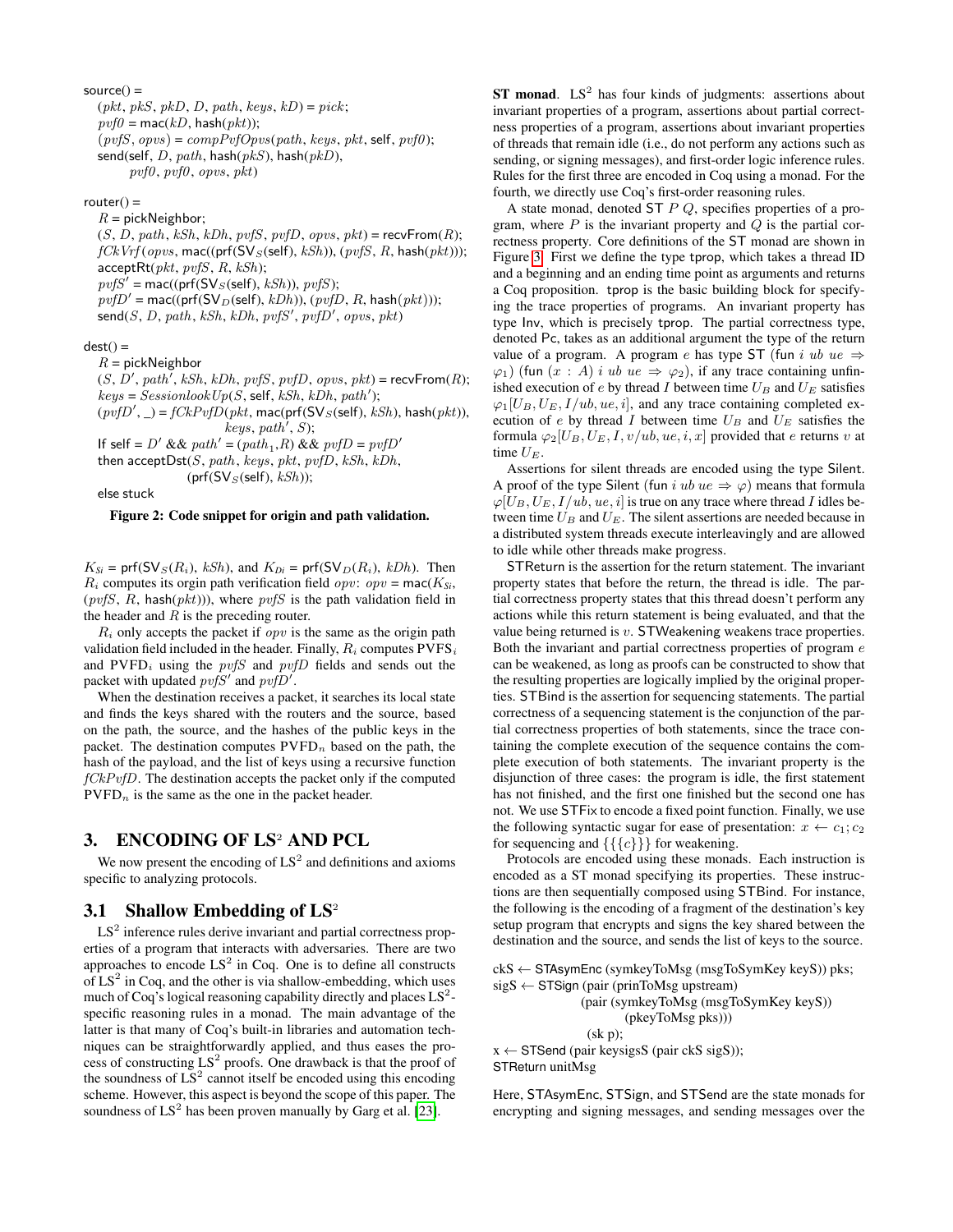Definition tprop := threadId  $\rightarrow$  time  $\rightarrow$  time  $\rightarrow$  Prop. Definition Pc  $T := T \rightarrow$  tprop. Definition  $Inv := trrop.$ Parameter ST : Inv  $\rightarrow \forall$  T, Pc T  $\rightarrow$  Set. Parameter Silent : Inv  $\rightarrow$  Set. Parameter STReturn : ∀T (v: T) (phi1: Inv) (phi2: Inv), Silent phi $1 \rightarrow$  Silent phi $2 \rightarrow$ ST phi1 (fun x i ub ue  $\Rightarrow$  phi2 i ub ue  $\land$  x = v). Parameter STWeaken :  $\forall$  T (inv1 inv2: Inv) (pc1 pc2: Pc T), ST inv1 pc1  $\rightarrow$  ( $\forall$ i ub ue, inv1 i ub ue  $\rightarrow$  inv2 i ub ue)  $\rightarrow$  ( $\forall$ x i ub ue, pc1 x i ub ue  $\rightarrow$  pc2 x i ub ue)  $\rightarrow$  ST inv2 pc2. Parameter STBind : ∀T1 T2 (phi: Inv) inv1 (pc1: Pc T1) inv2 (pc2: T1→ Pc T2), Silent phi → ST inv1 pc1  $\rightarrow$  ( $\forall$  x:T1, ST (inv2 x) (pc2 x))  $\rightarrow$ ST (fun i ub ue  $\Rightarrow$ phi i ub ue ∨ (∃um, ub ≤ um ∧ um≤ue ∧ phi i ub um ∧ inv1 i um ue) ∨ (∃um1 um2 y, ub≤ um1 ∧ um1 ≤ um2 ∧ um2≤ ue ∧ phi i ub um1  $\land$  pc1 y i um1 um2  $\land$  inv2 y i um2 ue) (fun x i ub ue ⇒ ∃um1 um2 y, ub≤um1 ∧ um1≤um2 ∧ um2≤ ue ∧ phi i ub um1 ∧ pc1 y i um1 um2  $\land$  pc2 y x i um2 ue).

Parameter STFix : ∀T1 T2 inv1 (pc1: ∀x:T1, Pc (T2 x))  $(F: (\forall v: T1, ST (inv1 v) (pc1 v)) \rightarrow (\forall v: T1, ST (inv1 v) (pc1 v)))$  $(v: T1)$ , ST  $(inv1 v)$  (pc1 v).

<span id="page-4-1"></span>Figure 3: Coq encoding of ST monad for  $LS^2$ 

network. Their type specifications state the trace properties of these actions. The above program maps straightforwardly to the pseudo code in Figure [1.](#page-2-0) The tricky part is to specify a type for the program and to prove, using  $LS^2$ , that the type specification is correct. Once Coq type checks the program against its type, the program is verified to have the invariant and partial correctness properties specified in the type.

Honesty. The HONESTY rule asserts properties of traces that contain the execution of trusted programs (shown below). Predicate honestThread  $i$  prog  $t$  states that thread  $i$  starts to run program  $prog$  at time  $t$ . The Honesty rule states that after the thread starts, the invariant property of the thread holds throughout the execution.

Parameter honestThread:  $\forall$ T inv (pc:Pc T), threadId  $\rightarrow$ ST inv pc  $\rightarrow$  time  $\rightarrow$  Prop.

Axiom HONESTY:  $\forall$ T inv (pc: Pc T) ub ue i, ue > ub →  $\forall$ e: ST inv pc, honestThread i e ub →inv i ub ue.

Rely-guarantee. Rely-guarantee reasoning principles (described by Garg et al. [\[25\]](#page-11-8)) are needed to prove invariant properties of the form  $\forall t$ :time,  $\varphi(t)$ . To prove that at all time t, the property  $\varphi$ holds, we need to prove (1) that  $\varphi$  holds initially and (2) that  $\varphi$ has held before time t implies that  $\varphi$  holds at t. By induction over time, we can conclude from (1) and (2) that  $\forall t$  : time,  $\varphi(t)$ . In a distributed system, (2) can be further refined into two conditions concerning the local guarantees of a set of threads. We list the conditions below. We define time as natural numbers because we conflate time with the number of steps the system has taken so far.

 $(RG_1)\varphi(0)$  $(\mathbf{RG}_{2}) \forall u, (\forall u', u' \langle u \rightarrow \varphi(u')) \rightarrow (\forall i, \iota(i) \rightarrow \psi(i, u))$  $(\mathbf{RG}_{3}) \ \forall u, (\forall u', u' \langle u \rightarrow \varphi(u')) \rightarrow (\forall i, \iota(i) \rightarrow \psi(i, u)) \rightarrow \varphi(u))$ 

We call  $\varphi(u)$  a global invariant, and  $\psi(i, u)$  a local guarantee by thread *i*. Condition  $\mathbf{RG}_1$  ensures that the invariant property holds initially. Condition  $\mathbb{R}G_2$  checks that local guarantees are met assuming the global invariant has held so far. Condition  $\mathbb{R}G_3$  checks that local guarantees imply the global invariant. Using the above conditions, we can prove that  $\forall u, \varphi(u)$  by inducting over time. Here,  $\iota(i)$  selects the set of relevant threads whose local behavior is central to the security of the protocols.  $\psi(i, u)$  is a property of the trace that is specific to thread i. Condition  $\mathbf{RG}_3$  is simpler than the corresponding condition described by Garg et al. [\[25\]](#page-11-8): it does not mention violations of the invariant property. We have proved in Coq that conditions  $\mathbf{RG}_{1}-\mathbf{RG}_{3}$  imply  $\forall u, \varphi(u)$ .

# <span id="page-4-0"></span>3.2 Protocol Specific Constructs

Inductively defined data structures. Network messages are defined as an inductive data type. The constructors for messages include principals and keys; constructors for creating ciphertext, hashes, signatures, MACs, and pseudo-random functions; and a constructor for pairs. An important definition is a principal's knowledge, which is crucial to modeling adversary capabilities. We define has  $i m t$  as an inductively defined data type, which means that thread i knows message  $m$  at time  $t$ . We show part of the definition in Figure [4.](#page-5-1) A principal has a message if it has received that message earlier, has generated it, or can compute it. For instance, if a principal has an encryption key  $k$  and a message  $m$ , then it can compute the encryption of  $m$  using  $k$ ; if a principal has a cyphertext and the decryption key, then it can obtain the plaintext. Using these definitions, we can prove lemmas about the properties of cryptographic functions. For instance, we can prove the following lemma by induction over time and the structure of has.

Lemma hasMacCnt:∀ i m t m1 k, has i m t  $\rightarrow$  contain m (macMsg k m1)  $\rightarrow$ has i (symkeyToMsg k) t ∨∃m2 tr, tr≤t ∧ recv i m2 @ tr ∧ contain m2 (macMsg k m1).

This lemma states that if a thread  $i$  has a message that contains a MAC message, then it either has the key for computing the MAC, or it has received a message that contains that MAC earlier. Here, contain  $m1$  m2 means that  $m2$  can be computed from  $m1$  and it is inductively defined.

Axioms. We assert several axioms that can only be proven sound based on the semantics of actions. We list a few below. Axiom Recv states that if one receives a message, then someone must have sent it. Axiom sendHas states that if  $i$  sends a message  $m$ , then  $i$  must have that message. Axiom Verify states that if  $sig$  is the signature of  $m$  using the public key of an honest principal  $p$ , then some thread owned by  $p$  must have signed  $m$  using  $p$ 's private key.

```
Axiom Recv: \forall i m t, recv i m @ t \rightarrow \exists j t', t' \ltt \land send j m @ t'.
Axiom sendHas: \forall i m t, send i m @ t \rightarrow has i m t.
Axiom Verify: \forall i m p t sig, verify i sig m pk(p) t \land honest p \rightarrow
```

```
\exists j t', t'<t ∧ owns j p∧ sign j m pk<sup>-1</sup>(p) sig t'.
```
These axioms together with the definition of has specify our adversaries' capabilities.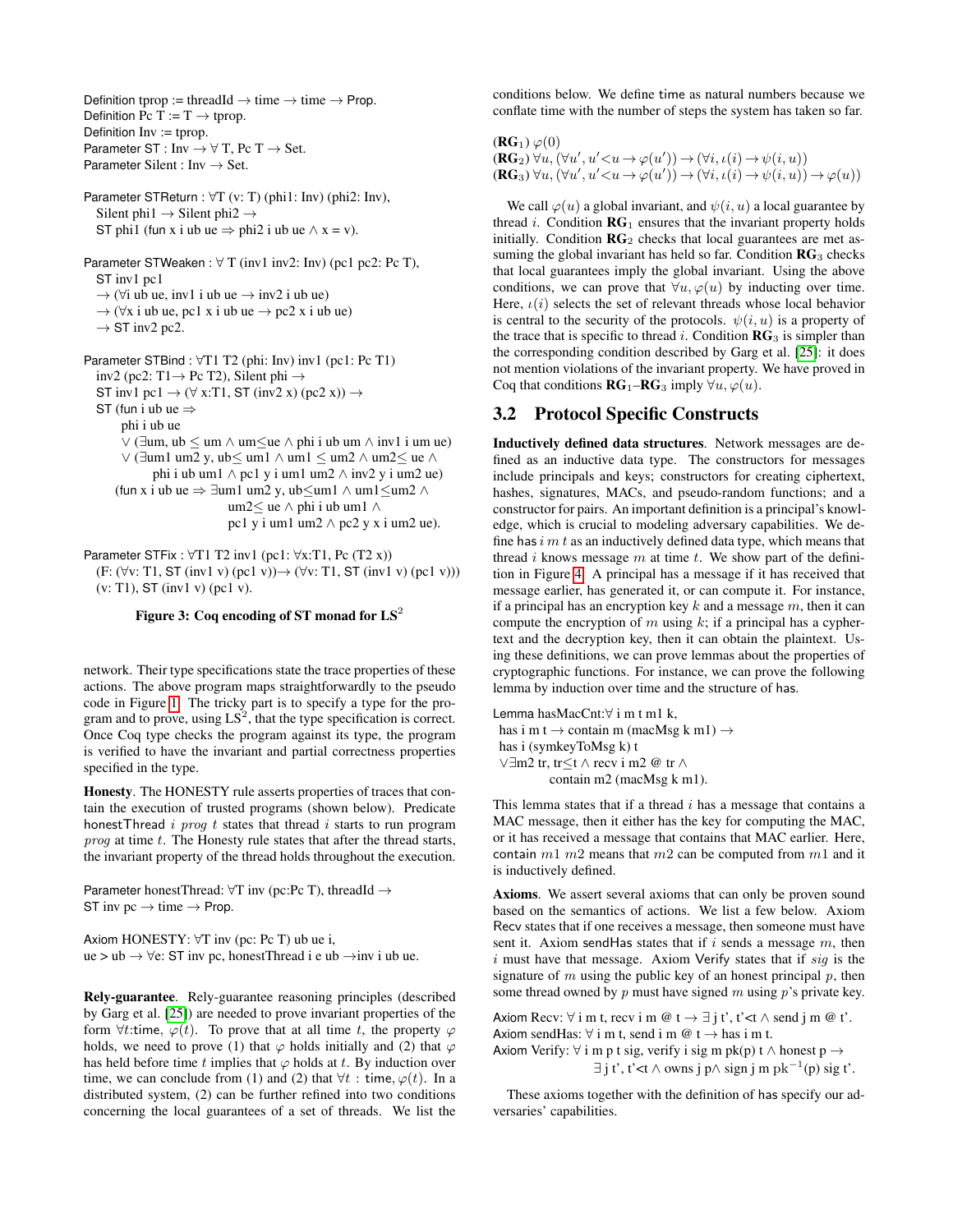Inductive hassymKey: threadId  $\rightarrow$  symKey  $\rightarrow$  time  $\rightarrow$  Prop := ... with has: threadId  $\rightarrow$  msg  $\rightarrow$  time  $\rightarrow$  Prop :=

... | hasComp:  $\forall$  i m t, mayComp i m t  $\rightarrow$  has i m t | hasRecv:  $\forall$  i m t, recv i m @ t → has i m t | hasHad:  $\forall$  i m t1 t2, has i m t1  $\rightarrow$  t1  $\lt$  t2  $\rightarrow$  has i m t2 with mayComp: threadId  $\rightarrow$  msg  $\rightarrow$  time  $\rightarrow$  Prop := | compSymEnc: ∀ i k m t, has i (symkeyToMsg k) t  $\rightarrow$  has i m t  $\rightarrow$ mayComp i (symEncMsg m k) t | compSymDec: ∀ i k m t, has i (symkeyToMsg k) t  $\rightarrow$  has i (symEncMsg m k) t  $\rightarrow$ mayComp i m t | compSig: ∀ i k m t, has i (skeyToMsg k)  $t \rightarrow$  has i m  $t \rightarrow$ mayComp i (signMsg m k) t | compMac: ∀ i k m t, has i (symkeyToMsg k) t  $\rightarrow$  has i m t  $\rightarrow$ mayComp i (macMsg k m) t | compPair: ∀ i m1 m2 t, has i m1 t  $\rightarrow$  has i m2 t  $\rightarrow$  mayComp i (pair m1 m2) t | compProj1: ∀ i m1 m2 t, has i (pair m1 m2)  $t \rightarrow$  mayComp i m1 t

...

<span id="page-5-1"></span>Figure 4: Principal's knowledge.

# <span id="page-5-0"></span>4. THE SECRECY AND AUTHENTICITY OF THE DRKEY PROTOCOL

Two important properties of the DRKey protocol are *Secrecy:* each symmetric key  $K_{Si}$  (resp.  $K_{Di}$ ) generated by the router  $R_i$  is known only to S (resp. D) and  $R_i$ , and the symmetric key  $K_D$  generated by the destination is known only to S and D; and *Authenticity*: the list of keys accepted by the source (resp. destination) is computed using the correct public key of  $S$  (resp.  $D$ ) for that session and the router's local secret for the source (resp. destination).

### 4.1 Property specifications

We summarize main predicates in Figure [5.](#page-5-2) safeMsg  $M s K$  is borrowed from earlier work on verifying secrecy properties using PCL [\[41\]](#page-11-10). We define it inductively over the structure of  $M$ . For instance, the following two rules define when  $s$  is safe in an encrypted message. Here pubencMsg  $m pk$  denotes the encryption of m using public key  $pk$ . Either s is already safe in m, or  $pk$ 's corresponding private key  $pk^{-1}$  belongs to the set K. For compactness, definitions are shown in the style of inference rules, rather than the Coq code.

> safeMsg  $m s K$ safeMsg (pubencMsg  $m$   $pk$ )  $s$   $K$ asymKeyPair  $pk$   $pk^{-1}$   $pk^{-1} \in K$ safeMsg (pubencMsg  $m\ pk) \ s\ K$

Next we define HasOnlyPath  $p$   $path$   $keys$  to state that every key  $k$ in keys, such that k is the  $i^{th}$  key in keys, is only known to the principal p and the  $i^{th}$  principal r in path, if r is honest.

 $\overline{\text{HasOnlyPath } p\left(\big) \left(\right)}$ 

hasOnly  $(p:: r:: nil)$   $k$   $\qquad$  HasOnlyPath  $p$   $path$   $keys$ HasOnlyPath  $p$   $(path, r)$   $(key, k)$ 

Finally we define GenkPath keys path pk sv to mean that for every k in keys, where k is the  $i^{th}$  key in keys, k must be the message generated by applying the pseudo random function to the  $i^{th}$ principal on path, r's secret  $sv(r)$  and the hash of the key pk, if r is honest. Here sv is either  $SV_S$  or  $SV_D$ . PrfMsg is the constructor for messages generated using pseudo random functions.

|                        | honest $r$               | $k = PrfMsgsv(r) p k$                   |  |
|------------------------|--------------------------|-----------------------------------------|--|
|                        | GenkPath keys path pk sv |                                         |  |
| GenkPath () () $pk sv$ |                          | GenkPath $(key, k)$ $(path, r)$ $pk sv$ |  |

The secrecy and authenticity properties of the keys are defined in terms of HasOnlyPath p path keys and GenkPath keys path pk sv. The following two theorems state that our key setup protocol has key secrecy and authenticity for both the source and the destination.

<span id="page-5-3"></span>THEOREM 1 (KEY SECRECY AND AUTHENTICITY (DST)). *For all* i S D path keysD pkD t*,* owner i D*,* honest D*, and* acceptedD i S D path keysD pkD@t *imply all of the following*

- GenkPath  $keysD$  path  $pkD$  SV<sub>D</sub>
- *there exists a* pkS *such that* session S D path pkS pkD *and* HasOnlyPath D path keysD

Theorem [1](#page-5-3) states that when the destination  $(D)$  finishes validating the keys ( $keysD$ ) w.r.t. the path (path) and the session key  $(pkD)$ , it is the case that (1) the list of keys it accepts is generated by intermediate routers if they are honest, (2) each key is known only to the destination and the router who generated it (if that router is honest), and (3) the current session is identical to the session that the destination has shared with the source.

When the source accepts a list of keys, a similar property of the keys holds, stated below.

<span id="page-5-4"></span>THEOREM 2 (KEY SECRECY AND AUTHENTICITY (SRC)). *For all* i S D path keysS pkS t*,* owner i S*,* honest S*, and* acceptedS i S D path keysS pkS@t *imply all of the following*

- GenkPath  $keysS$  ( $path, D$ )  $pkS$  SV<sub>S</sub>
- *there exists a* pkD *such that* session S D path pkS pkD *and* HasOnlyPath  $S$  (path,  $D$ ) keys $S$

| honest $p$                      | Threads owned by the principal $p$ run ei-   |
|---------------------------------|----------------------------------------------|
|                                 | ther the source, destination, or router's    |
|                                 | key setup or forwarding program.             |
| ownerln $i P$                   | One of the principals in the list of princi- |
|                                 | pals $P$ owns the thread $i$ .               |
| hasOnly $P s$                   | s is only known to principals in $P$ .       |
| safeMsg $M s K$                 | All occurrences of $s$ in message $M$ are    |
|                                 | protected by one of the keys in $K$ (s is    |
|                                 | safe in M w.r.t. $K$ )                       |
| sends $\mathsf{SafeMsg}\ is\ K$ | s is safe in all messages sent by thread i   |
|                                 | w.r.t. $K$ .                                 |
| safeNet $s K u$                 | s is safe in all messages sent by any        |
|                                 | thread (including adversarial ones) w.r.t.   |
|                                 | $K$ up to time $u$ .                         |

<span id="page-5-2"></span>Figure 5: Predicates used in key setup.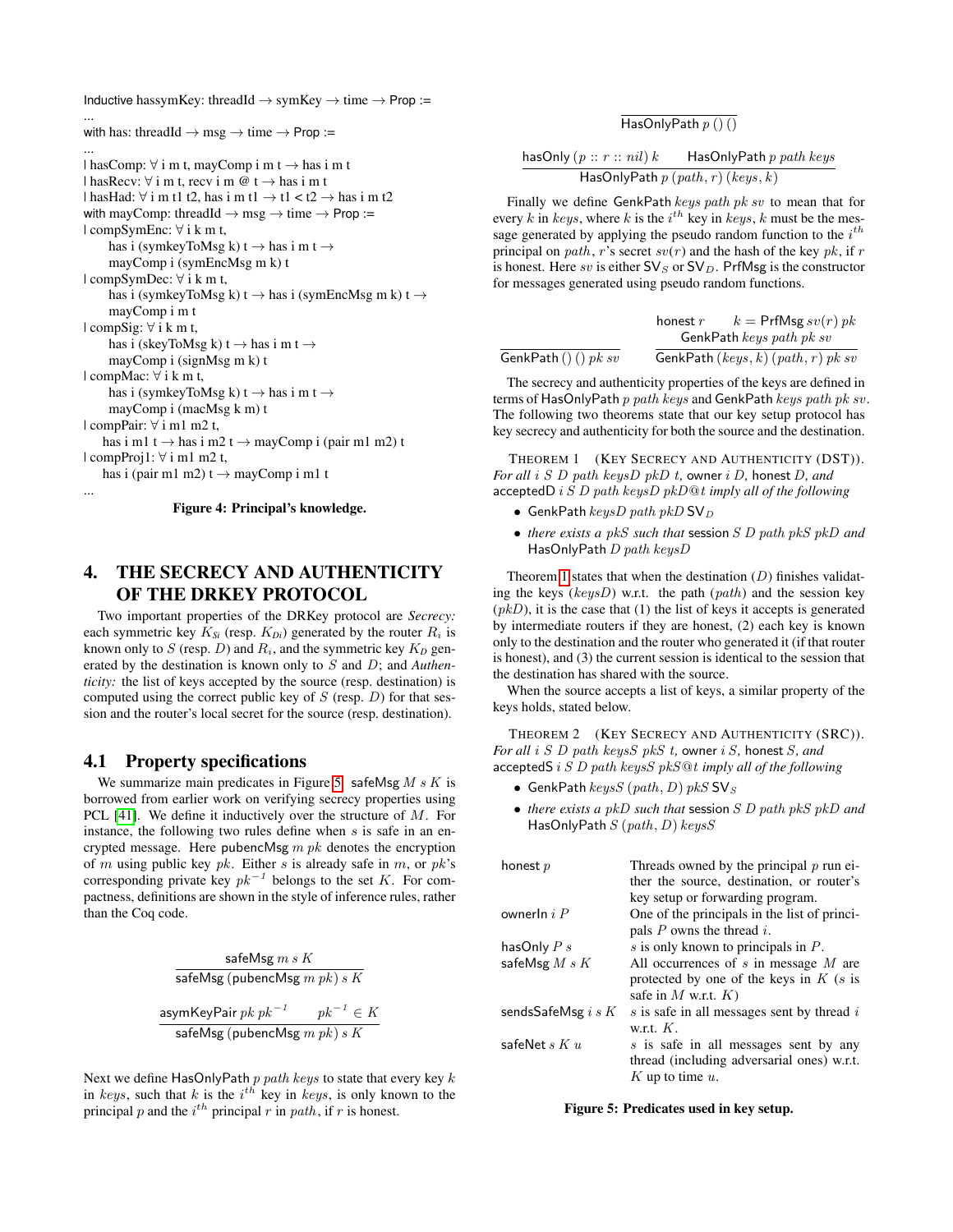### 4.2 Proofs of Key Secrecy and Authenticity

We explain proofs of Theorem [1.](#page-5-3) Theorem [2](#page-5-4) can be proved similarly. We make the following assumptions, which are encoded as axioms in Coq. (KeyS) and (KeyD) state that if a principal is honest and declares that a public-key component of a key pair is being used as a session key, then the corresponding private key must be known only to that principal. (SecS) and (SecD) state that the local secrets of an honest router are known only to itself.

(KeyS)  $\forall S \ D \ path \ pkS \ pkD \ pkS^{-1}$ , honest  $S \wedge$  session  $S D$  path  $pkS$   $pkD \wedge$ asymKeyPair  $pkS p kS^{-1} \rightarrow$  hasOnly  $(S:: nil) p kS^{-1}$ (KeyD)  $\forall S \ D \ path \ pkS \ pkD \ pkD^{-1}$ , honest  $D \wedge$  session  $S$   $D$   $path$   $pkS$   $pkD \wedge$ asymKeyPair  $pkD$   $pkD^{-1}$   $\rightarrow$  hasOnly (D :: nil)  $pkD^{-1}$ (SecS)  $\forall rt$ , honest  $rt \rightarrow$  hasOnly  $(rt :: nil)$  SV $_s(rt)$ (SecD)  $\forall rt$ , honest  $rt \rightarrow$  hasOnly  $(rt :: nil)$  SV $_D(rt)$ 

Authenticity proofs. To prove the authenticity property of the list of keys accepted by the destination, we first consider the authen-ticity property of one key (Lemma [3\)](#page-6-1). Assume that  $rt$  is an honest router and  $pkD$  is a session key for the destination D. If  $sig$  is a signature of the tuple  $(k, pkD, downstream)$  signed using the private key of  $rt$ , then we can prove that k is computed by applying the pseudo random function to the correct arguments.

<span id="page-6-1"></span>LEMMA 3 (KEY AUTHENTICATION). *For all* i sig d rt pkD k t, verify i sig  $(k, pkD, downstream)$  pk $(rt)$ <sup> $@t$ </sup>, honest rt  $imply$   $k = PrfMsg SV<sub>S</sub>(rt)$   $pkD$ 

To prove Lemma [3,](#page-6-1) we use Axiom Verify and conclude that an honest thread must have signed the tuple. Then we use  $LS^2$  inference rules and prove that an honest node only signs a key,  $k$ , that is generated by applying the pseudo random function to the thread's local secret and the hash of the public key that it encrypts  $k$  with. The conclusion follows directly. By induction over the length of the trace, we can prove the first condition in Theorem [1.](#page-5-3)

Secrecy proofs. The secrecy proofs follow similar strategies as described by Garg et al. [\[25\]](#page-11-8), where rely-guarantee reasoning principles are used to show that the keys have been safe in all network messages w.r.t. secret keys only known to the trusted principals. We first consider one key. Assume that  $rt$  and  $D$  are honest. For a given session, we prove that the symmetric key  $k$  generated by  $rt$ to be shared with D is always protected by the private key  $pkD^{-1}$ , formalized below. Recall  $pkD$  is the public session key for  $D$  in that session.

<span id="page-6-3"></span>LEMMA 4 (SAFENET). *For all* S D path pkS pkD  $pkD^{-1}$ rt k*,* honest rt*,* honest D*,* asymKeyPair pkD pkD<sup>−</sup><sup>1</sup> *,*  $k = PrfMsg SV<sub>D</sub>(rt) p kD$  *and* session S D path pkS pkD *imply that for all*  $u$ *, safeNet*  $k$  $(pkD^{-1}:: nil)$  $u$ 

The proof of the above lemma uses the rely-guarantee reasoning principles  $(RG_1-RG_3)$  outlined in Section [3.1](#page-3-2) with

 $\iota(i) = \exists node$ , owner  $i node \wedge$  honest  $node$ .  $\psi(i, u) = \forall rt$ , sendsSafeMsg i PrfMsg SV $_D(rt)$  pkD)  $(pkD^{-1} :: nil)@u.$ 

The three conditions in rely-guarantee principles (introduced in Section [3.1\)](#page-3-2) are now instantiated as follows: Condition  $\mathbf{RG}_{1}$  says that initially these keys are safe in all network messages. This is trivially true because no message is sent at time 0. Condition  $\mathbf{RG}_{2}$ says that if a router-generated key is protected by  $pkD^{-1}$  in all

network messages, up to  $u$  (excluding  $u$ ), then honest threads will protect this key in all messages they send out at time  $u$ . This condition can be proved by reasoning about the protocol code. Condition RG<sub>3</sub> says that if a router-generated key is protected by  $pkD^{-1}$  in all messages that have been sent out at any time before  $u$ , and that all honest nodes protect this key, using  $pkD^{-1}$  in all messages they send at time u, then this key is also protected by  $pkD^{-1}$  in all messages sent by all threads up to time  $u$  inclusive. Next we explain how  $\mathbf{RG}_3$  is proven.

We prove another lemma (shown below), which states that if the key PrfMsg (SV $_D(rt)$ ) pk, denoted m, has been safe in all network messages protected by keys in  $K$ , then anyone with knowledge of m must either have the router's secret or a key  $k$  in  $K$ .

<span id="page-6-2"></span>LEMMA 5 (POS). *For all* i m rt pk t*,* safeNet m K t*,*  $m = PrfMsg SV<sub>D</sub>(rt) pk, and has i m t imply$ has  $i$  SV<sub>D</sub> $(rt)$  *t and there exists*  $k$  *in*  $K$  *such that* has  $i$   $k$   $t$ 

The proof of  $\mathbf{RG}_3$  uses Lemma [5](#page-6-2) to show that if a thread i can compute this key at time  $u$ , it must be the case that  $i$  knows either rt's local secret value or  $pkD^{-1}$ . According to our axioms, we know that  $i$  must be owned by either  $rt$  or  $D$ , both of which are honest. Therefore, condition  $\mathbf{RG}_3$  holds.

From Lemma [4](#page-6-3) and Lemma [5,](#page-6-2) we can prove that the key  $k$  generated by  $rt$  for  $D$  is known only to  $rt$  and  $D$  (formalized below).

<span id="page-6-4"></span>LEMMA 6 (HASONLY). *For all* S D path pkS pkD  $pkD^{-1}$  $rt$   $k$ , honest  $rt$ , honest  $D$ , asymKeyPair  $pkD$   $pkD^{-1}$ ,  $k = PrfMsg SV_D(rt)$  pkD and session S D path pkS pkD *imply* has Only  $(rt :: D :: nil) k$ 

The second condition in Theorem [1](#page-5-3) can be proved by induction on the length of the trace and Lemma [6.](#page-6-4) Combining this with the authenticity proofs, we have successfully verfied that the DRKey protocol has the desired security properties.

# <span id="page-6-0"></span>5. THE ORIGIN AND PATH AUTHENTIC-ITY OF THE OPT PROTOCOL

We prove two origin and path authenticity theorems for packet forwarding: one for intermediary routers and the other for the destination. We only present the source-based origin and path authenticity for routers. The corresponding theorem for the destination differs only in that source is not assumed to be trusted. A direct benefit of constructing proofs is that we are able to verify these topology-independent properties.

Property specifications. A list of key predicates is summarized in Figure [6.](#page-7-0) Next we define the predicate (goodPathSrc  $n S D$  $pkS$  *pkt path t*) to mean that a packet with payload *pkt* has path authenticity w.r.t. source  $S$ , destination  $D$ , the session public key  $pkS$ , a path path, and a time point t at index n. It is inductively defined over n, a position on the path.  $pkS$  is S's session public key and path is the path on which the source has intended to send the packet in this session. The time point,  $t$ , is used to enforce the order in which the packet has traversed the network.

goodPathSrc 0 S D pkS pkt path t

 $\sim$  honest R pathN path R  $(n+1)$ goodPathSrc  $n S D p k S p k t path t$ goodPathSrc  $n+1$  S D pkS pkt path t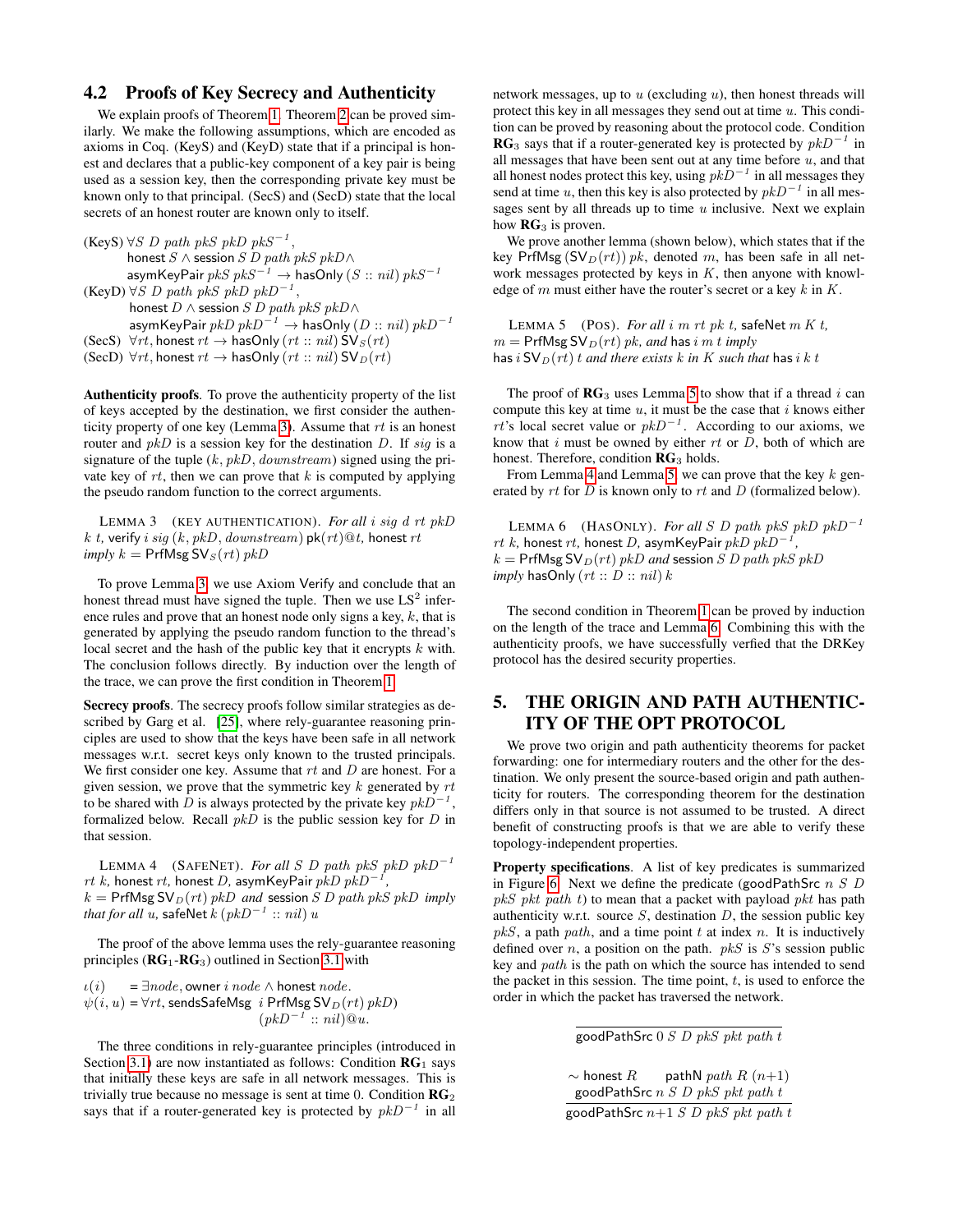| pathN path $R n$<br>acceptRt i pkt pvfS rt' kSh @ t | Router R is the $n^{th}$ node on path from the left (path=R <sub>1</sub> , R <sub>2</sub> ,, R <sub>n</sub> ).<br>Thread i has accepted payload <i>pkt</i> from router $rt'$ with PVFS = $pvfS$<br>verified using key $kSh$ at time t. |
|-----------------------------------------------------|----------------------------------------------------------------------------------------------------------------------------------------------------------------------------------------------------------------------------------------|
| flagSRsF $S$ path keys pk $S$                       | S has set up keys keys for path path using public key $pkS$ .                                                                                                                                                                          |
| flagSR $k S$ rt $pkS$                               | S has set up key k with router rt using public key $pkS$ .                                                                                                                                                                             |
| session $S$ D path pkS pkD                          | $S$ and $D$ has agreed on a session to forward along path based on key                                                                                                                                                                 |
|                                                     | $pkS$ (for S) and $pkD$ (for D).                                                                                                                                                                                                       |
| goodPvfS $pvfS S D p k S path keys p k t$           | <i>pvfS</i> has the correct format of PVFS <sub>n</sub> w.r.t. S D pkS path keys pkt                                                                                                                                                   |
| goodVrf opv $S$ D pkS path keys pkt k rt            | opv has the correct format of OPV <sub>n</sub> w.r.t. S D pkS path keys pkt k rt                                                                                                                                                       |

#### <span id="page-7-0"></span>Figure 6: Predicates in forwarding

honest R pathN path R  $(n+1)$  owner i R if  $n = 0$  then  $rt' = S$ if  $n = n' + 1$  then pathN path rt' n  ${\sf recvFrom} \ i \ rt' \ (S',D', path', {\sf hashMsg}(p k S),$  $kDh, \text{prfS}, \text{prfD}, \text{opvs}, \text{pkt})@tr$  $tr < t$  ts  $\leq t$  ts  $> tr$ send  $i(S', D', path', hashMsg(pkS), kDh,$  $pvfS1, pvfD1, opvs, pkt)@ts$  $pvfS1 =$  macMsg (PrfMsg SV<sub>S</sub>(R) hashMsg(pkS)) pvfS  $pvfD1 = \text{machL}(PrfMsgSV_D(R) kDh)$  $(pv f D, r t', h$ ash $Msg(pkt))$ goodPathSrc  $n\;S\;D\;pkS\;pkt\;path\;tr$ goodPathSrc  $n+1$  S D pkS pkt path t

In the base case when  $n = 0$ , there are no additional requirements. There are two inductive cases for when  $n = j + 1$ . Let the  $j^{th}$  and  $(j + 1)^{th}$  routers on path  $(R_1, R_2, \dots, R_n)$  be  $R_j$  and  $R_{j+1}$ , respectively. When  $R_{j+1}$  is dishonest, pkt is required to have path authenticity w.r.t.  $S$ , path, and t at index j, and there is no further requirement for router  $R_{j+1}$ . When  $R_{j+1}$  is honest, there exist two time points  $tr$  and  $ts$  earlier than  $t$ , such that router  $R_{i+1}$  receives from  $R_i$  payload pkt at tr and sends pkt out at a later time ts, and *pkt* has path authenticity w.r.t.  $S$ , path, and tr at index j.

Theorem [7](#page-7-1) states that the forwarding protocol provides origin and path validation for each intermediary router. It is source-based validation because  $S$  needs to be honest. However, we do not assume the destination to be trusted.

<span id="page-7-1"></span>THEOREM 7 (SOURCE-BASED OPT). *For all* S*,* D*,* rt*,* pkD*,*  $kD$ ,  $pkS^{-1}$ ,  $path$ ,  $keys$ ,  $pkt$ ,  $pkS$ ,  $pvfS$   $rt'$ ,  $ta$ ,  $i$ ,

- session  $S$  D path pkS pkD
- asymKeyPair  $pkS$   $pkS^{-1}$
- honest S*,* honest rt
- flagSRsF  $S$  (path,  $D$ ) (keys,  $kD$ )  $pkS$
- $\bullet$  owner i rt, accept $Rt$  i pkt pvf $S$  rt' hash $Msg(pkS)$  @ ta

 $then exists n j ms ts opvs p v f0 kD p kD', such that$ 

- pathN  $(path, D)$  (S n) rt
- goodPathSrc *n* S D pkS *pkt (path,* D*) ta*
- $ts \le ta$ , owner j S, send j ms @ ts
- $pvf0 = \text{machL} \, kD \, (\text{hashMsg}(pkt))$
- $ms = (S, D, path, hashMsg(pkS), hashMsg(pkD), pvf0,$ pvf0 *,* opvs*,* pkt*).*

Theorem [7](#page-7-1) states that if a router accepts a packet, then the payload, *pkt*, originates from S and has traversed all the honest nodes on the path intended by  $S$ , up to the router, in the correct order.

High-level descriptions of proofs. The correctness of the forwarding protocol relies on the following properties related to verified MACs. **MACProp** 1: once the router  $R_i$  validates the origin and path validation field  $(opv)$  in the packet header,  $opv$  must be the correct OPV<sub>i</sub> as shown in Section [2.2.3.](#page-2-1) MACProp 2: a validated origin and path validation field  $(opv)$  indicates that the packet must have originated from the source. **MACProp** 3: The presence of (PVFS<sub>i−1</sub>) of the correct format indicates that the packet must have traversed the path from S to  $R_1$  to  $R_{i-1}$ .

**MACProp** 1 holds because  $opv$  is a MAC that can only be computed by  $S$ , and  $S$ 's program guarantees to only compute OPV fields of the right form. MACProp 2 holds for the same reason. **MACProp** 3 holds because only  $R_k$  and S have the key  $K_{Sk}$  to compute  $PVFS_{i-1}$ , where  $0 < k < i$ . From **MACProp** 1, we can derive that once the router  $R_i$  verifies the OPV<sub>i</sub> field, it must be the case that the path validation field it received in the packet is the same as  $PVFS_{i-1}$ . Origin and path authenticity follows from MACProp 2 and MACProp 3. An interesting proof technique is the use of rely-guarantee reasoning to prove MACProp 1–3, as they are invariant properties about MACs in PVFS, PVFD, and OPV. Next we show three lemmas that formalize these properties.

Proof of MACProp 1. We define a predicate sendsSafeVrf i S D rt pkS opv t stating that if a thread i sends out a message  $m$  that contains a message, opv, which is the MAC of some message pvfS, the hash of pkt, and a principal  $rt'$  using key k, then opv must be a valid origin and path validation field (OPV) for some path and keys, w.r.t.  $S$  D pkS pkt and  $k$ .

sendsSafeVrf i S D rt pkS opv  $t =$  $\forall k \; m \; pkt \; pvfS \; rt',$ send i m @  $t \rightarrow$  contain m opv  $\rightarrow$  $opv = \textsf{machLsg}\,k\, (pvfS, \textsf{hashMsg}(pkt), rt') \rightarrow$  $\exists$  path keys, good Vrf opv S D pkS path keys pkt k rt.

Next we define safeNetVrf to mean that sendsSafeVrf  $i S D$ rt pk opv t has held since the beginning till  $u$  for all threads  $i$ . safeNetVrf is the first invariant property that we prove for origin path validation field (OPV), which is MACProp 1 stated above.

safeNetVrf  $S$  D rt pk opv  $u =$  $\forall i u', u' \leq u \rightarrow$  sends $\mathsf{SafeVrf}$  i  $S$   $D$   $rt$   $pk$   $opv u'.$ 

The following lemma states that the formula (safeNetVrf S D) rt pk (macMsg k (pvf, rt', hp)) u) holds for all time u, provided that  $k$  is the symmetric key computed using  $pkS$  and the secret of the router  $rt$ . The first two premises are assumptions about the key setup for this session:  $S$  and  $D$  have decided that they will use  $pkS$ (for S) and  $pkD$  (for D) to forward along path path; further,  $pkS$ and  $pkS^{-1}$  are an asymmetric key pair where  $pkS$  is the public key in this pair. These two premises are needed for using key secrecy and authenticity properties of the setup phase. The next two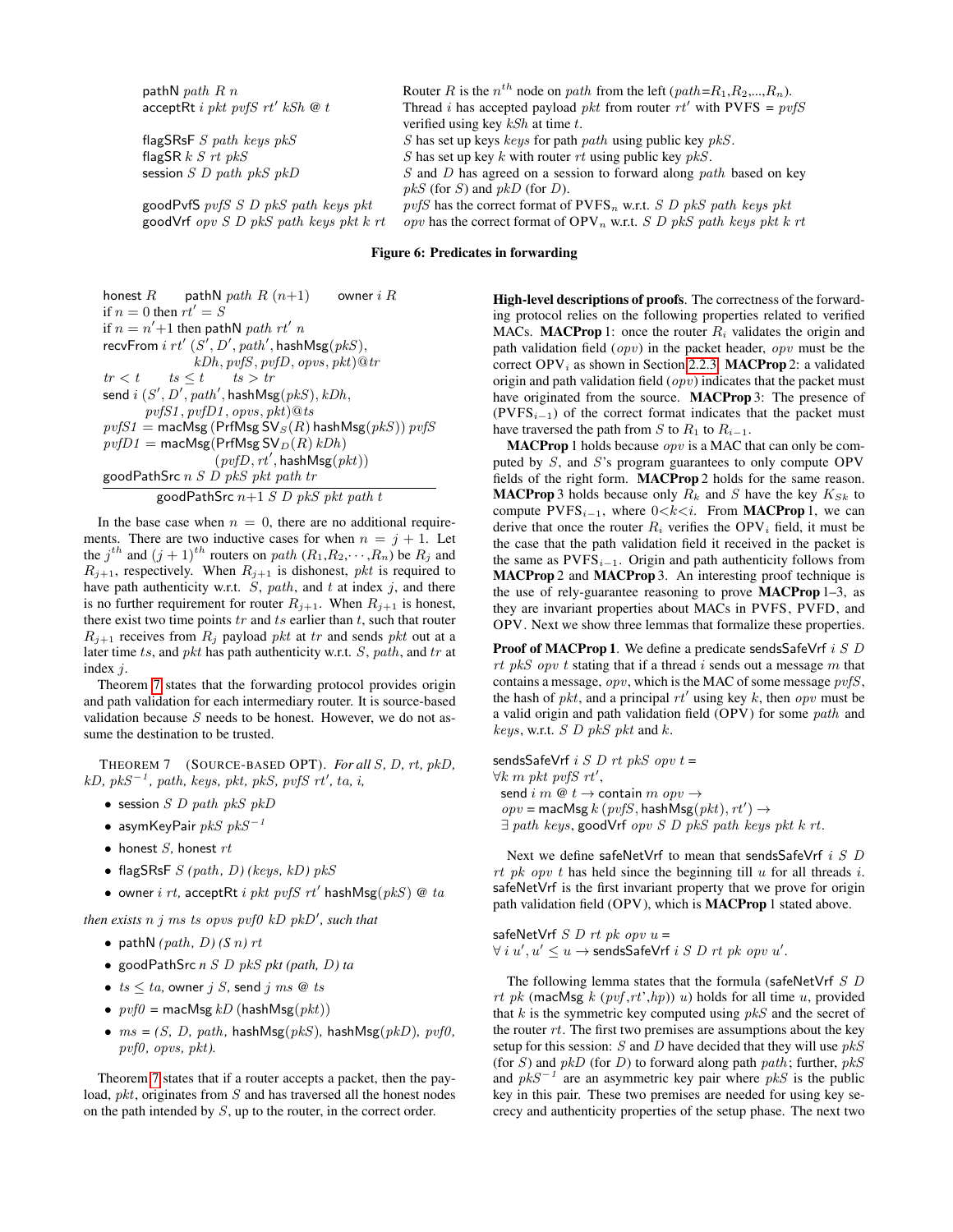premises state the honesty assumption about the principals; both S and rt have to run the correct forwarding protocol.

<span id="page-8-1"></span>LEMMA 8 (SAFEVRF). For all rt S D k pkS pkD  $pkS^{-1}$  $path$ , session  $S$   $D$   $path$   $pkS$   $pkD$ , asymKeyPair  $pkS$   $pkS^{-1}$ , honest *rt*, honest *S*, and  $k = (PrfMsgSV<sub>S</sub>(rt)$  hash $Msg(pkS)$ ) *imply for all* u pvfS rt*'* hp*,* safeNetVrf S D rt pkS *(*macMsg k *(*pvfS*,*rt*',*hp*))* u*.*

This lemma is proven using rely-guarantee reasoning. The threads selection function  $\iota(i)$  is (ownerIn i (S::rt::nil)). The local guarantee  $\psi(i, u)$  is

 $\forall p \nu f$  rt' hp,

sendsSafeVrf i S D rt pkS (macMsg  $k$  (pvfS,rt', hp)) u

The three conditions in rely-guarantee reasoning are as follows: Condition  $\mathbf{RG}_{1}$  states that initially, if any thread i sends out a message that contains a validation field, then it has the right format. Condition  $\mathbf{RG}_{2}$  states that if up to time u, all validation fields that have been sent out have the correct format, then threads owned by honest S and R send validation fields of the correct format. Condition  $\mathbf{RG}_3$  states that if up to time u, all validation fields that have been sent out have the correct format and that all honest principals  $S$  and  $R$  send out correct validation fields at time  $u$ , then all threads (including malicious ones) only send out correct verification fields at time u.

The proof of  $\mathbf{RG}_1$  uses the axiom that initially there are no send actions. The proof of  $\mathbf{RG}_2$  relies on reasoning about the protocol code, and  $\mathbf{RG}_3$  uses the properties of MAC to show that if a thread  $i$  sends out a validation field that is computed using key  $k$ , then i must either (i) be owned by  $S$  and  $R$ , or (ii) have received it earlier. In either case, if  $i$  sends out a verification field, it must have the correct format. Case (i) is proven using  $LS^2$  rules to reason about honest protocol code. Case (ii) is proven by directly using the assumption that safeNetVrf has held so far.

Proof of MACProp 2. Next, we define a second invariant property related to the orgin and path validation field. This property is central to proving source authenticity. sendsSafeVrfT and safeNetVrfT follow similar format as sendsSafeVrf and safeNetVrf. The difference is that instead of asserting goodVrf, we assert goodVrfT  $S$   $D$ pk pkt t.

sendsSafeVrfT i S D rt pkS opv  $t =$  $\forall k \; m \; pkt \; pvfS \; rt',$ send i m @  $t \rightarrow$  contain m opv  $\rightarrow$  $opv = \textsf{macMsg}\, k \, (pvf, rt', \textsf{hashMsg}(pkt)) \rightarrow$ goodVrfT  $S$   $D$   $pkS$   $path$   $pkt$   $t$ .

safeNetVrfT  $S$  D rt pkS opv  $u =$  $\forall i \ u', u' \leq u \rightarrow$  sends $\mathsf{SafeV}$ rt $\top$   $i \ S \ D \ p k S \ opv \ u'.$ 

goodVrfT  $S$  D  $pkS$   $pkt$   $t =$  $\exists j \; m \; ts \; path \; keys \; opvs \; pkD \; pot \; kD,$ ts  $\leq$  t ∧ owner j S ∧ send j m@ts∧ flagSRsF  $S$  (path, dst) (keys, kD pkS  $\wedge$  $pvf0 =$  macMsg  $kD$  (hashMsg $(\text{p}kt)$ ) ∧  $m = (S, D, path, pkt, pkS, pkD, pvf0, pvf0, opvs)$ 

The predicate goodVrfT  $S$  D pkS pkt t is true if the source  $S$ has sent out a packet of the right format, where the initial  $PVF<sub>0</sub>$  is computed using the key  $(kD)$  established between S and D for this session. The flagSRsF predicate helps us identify arguments in the packet that  $S$  has sent out, as well as  $kD$ .

The following lemma states that safeNetVrfT is an invariant property under the assumptions about this session and the honesty of principals. The proof is similar to that of Lemma [8.](#page-8-1)

LEMMA 9 (SAFEVRFT). *For all rt S D k pkS pkD pkS*<sup> $-1$ </sup> path, session S D path pkS pkD, asymKeyPair pkS pkS<sup>-1</sup>, honest *rt*, honest *S*, and  $k = (PrfMsgSV<sub>S</sub>(rt)$  hash $Msg(pkS)$ )  $imply \forall u \; p \in S \; rt' \; hp$ safeNetVrfT S D rt pkS *(*macMsg k *(*pvfS*,*rt*',* hp*))* u*.*

Proof of MACProp 3. The final lemma is about an invariant property associated with a path validation message. Similar to the previous two lemmas, we first define the invariant property PVFINV kS pkS pkt pvfS pvfS' S D t, where kS is the key shared between a router and  $S$ ,  $pkS$  is  $S$ 's public session key,  $pvfS$  is the MAC that is the path validation field, and  $pvfS'$  is the path validation field used to compute pvfS. We omit the formal definition for PVFINV. It states that either  $S$  has sent out an initial packet where  $\text{pvfS}'$  is the hash of the payload; or there exists a router  $rt$  that has

- received a packet of the correct packet format and
- pvf' is the PVFS<sub>i-1</sub> in the packet and
- a verification field in the packet is of the form and  $\mathsf{macMsg}\, K_{\mathit{Si}}\left(\mathit{pvf}', R_{i-1}, \mathsf{hashMsg}(\mathit{pkt})\right)$
- and  $rt$  has sent out a packet of the correct format with  $PVFS<sub>i</sub>$ and  $PVFD_i$  updated.

Next we define sendsSafePvfS  $i S D p k S p v f S p k t t$  to mean that whenever a thread  $i$  sends out a message that contains a valid PVFS nested inside a chained MAC, the invariant PVFINV holds. Predicate safeNetPvfS S D pkS pvfS pkt u asserts that for all threads  $i$ , sendsSafePvfS  $i S D p k S p v f S p k t t$  has held up to time t.

sendsSafePvfS i S D pkS pvfS pkt  $t =$  $\forall m \; p v f S' \; k \; p v f n$ , send  $i \; m @ t \to \text{contain} \; m \; p v f n \to \text{in} \; m$ subPvf  $pvfS$   $pvfn \rightarrow pvfS =$  macMsg  $k$   $pvfS' \rightarrow$  $(\exists$  path keys, goodPvfS pvfS S D pkS path keys pkt)  $\rightarrow$ PVFINV  $k$  p $kS$  p $k$ t pvfS pvfS' S D t.

safeNetPvfS  $S$  D pkS pvfS pkt  $u=$  $\forall i u', u' \leq u \rightarrow$  sends $\widehat{\mathsf{SafeP}}$ vf $\mathsf{S} \textit{ } i \textit{ } S \textit{ } D \textit{ } pkS \textit{ } p v f S \textit{ } pkt \textit{ } u'.$ 

<span id="page-8-2"></span>LEMMA 10 (SAFEPVFS). *For all* rt S D k pkS pkD  $pkS^{-1}$ path, session S D path pkS pkD, asymKeyPair pkS pkS<sup>-1</sup>, honest rt*,* honest S*, and* flagSR k S rt pkS *imply for all u,* safeNetPvfS S D pkS *(*macMsg k m*)* pkt u*.*

The proof of Lemma [10](#page-8-2) also uses rely-guarantee reasoning. This lemma provides us with the condition required for path authenticity at an honest router rt.

We have explained how to prove **MACProp** 1–3. From there, the origin and path authenticity properties of the OPT protocol can be proved as outlined in the beginning of this section.

### <span id="page-8-0"></span>6. DISCUSSION

The formal verification process has helped us identify subtle flaws in initial protocol designs. We show a few examples in Section [6.1.](#page-9-1) A practical implication of formally verified security guarantees is that the verified protocol can defend against certain classes of attacks. In Section [6.2,](#page-9-2) we elaborate on this connection.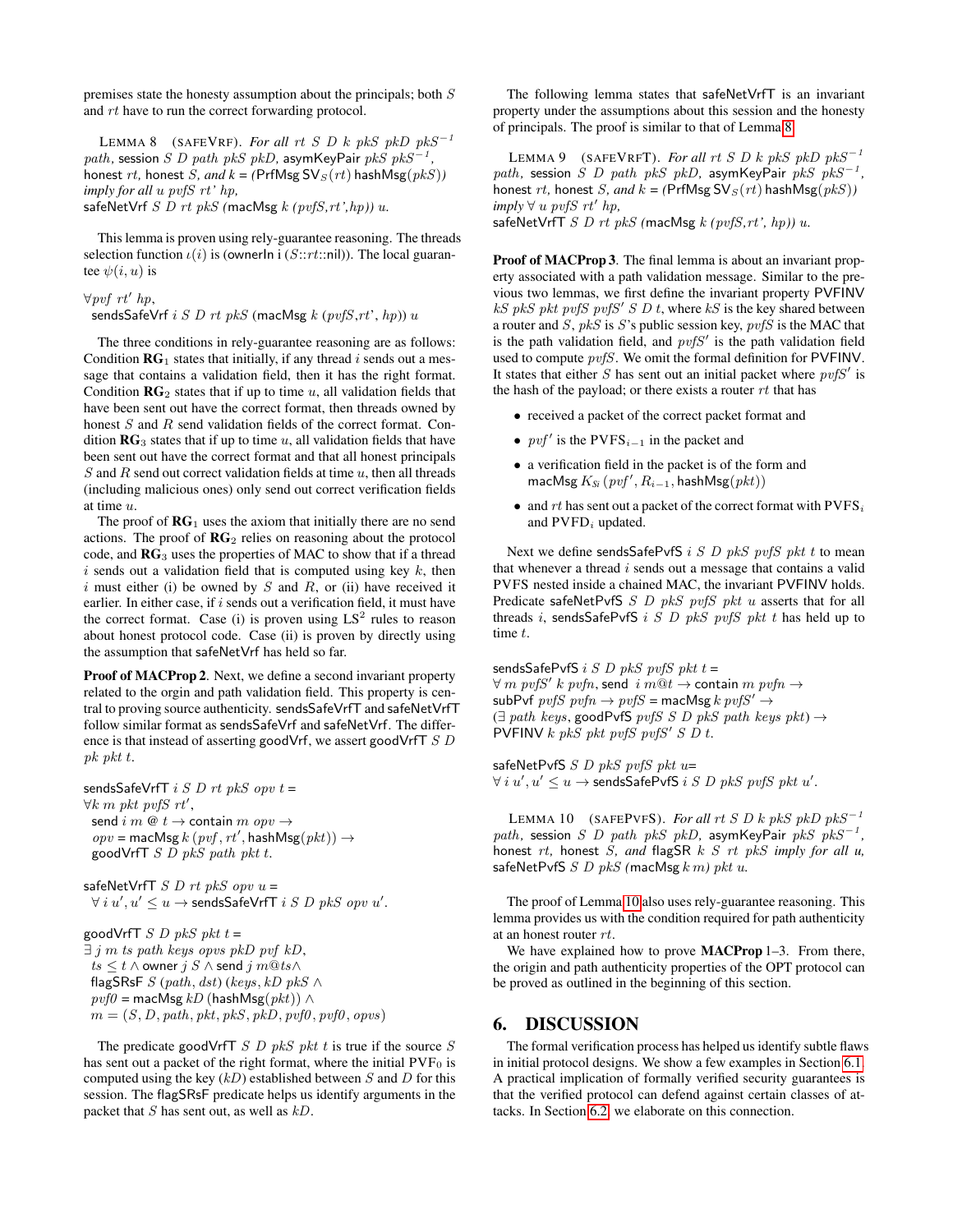### <span id="page-9-1"></span>6.1 Attacks on Alternative Designs

We manually construct attack traces based on failed proofs. We examine derivations leading up to the failed proofs, which provide hints for constructing attacks.

Router needs to sign the public key and directionality. In the key setup protocol, a router signs the triple: the symmetric key  $k$ , the hash of the public key used to generate  $k$ , and a direction: downstream or upstream. Removing either the public key or the direction will break the key secrecy and authenticity properties.

Consider the scenario where the router only signs the symmetric key k. Let  $pkS_1$  be the public key that the source S sends in the packet and  $pkS_2$  be an attacker's public key. The attacker changes the header field of the packet and inserts its own public key  $pkS_2$ . Let  $kS$  denote the symmetric key generated by the router using  $pkS_2$ . The router encrypts kS using  $pkS_2$ , generating  $ckS_2$ , and signs  $kS$ , generating  $sigS_2$ . The attacker can decrypt  $ckS_2$ , obtain  $kS$ , and encrypt  $kS$  using  $pkS<sub>1</sub>$ , generating  $ckS<sub>1</sub>$ . The attacker sends  $ckS_1$  and the signature  $sigS_2$  to the source. The source will accept this symmetric key. However, this key is not a secret shared only by the source and the router, violating the secrecy property; furthermore, the symmetric key is not computed using  $pkS_1$ , violating the authenticity property.

Next we show an attack to key authenticity if the router does not sign the downstream or upstream field. In this scenario, the attacker swaps the position of the session public keys of the source and destination. The source ends up accepting a key generated using the secret meant for the destination  $(SV_D(R_i))$ . The consequence is that, during the forwarding phase, the router will drop legitimate packets, because the source will compute origin path validation fields using the wrong keys.

Routers need two secrets. Each router has two secrets, one for computing the key shared with the source and the other for computing the key shared with the destination. We illustrate in an example that, if we were to use one secret for both keys, origin and path authenticity can be violated. The high-level intuition is that with only one secret, an attacker can trick an honest router  $R_i$  to generate a bogus  $PVFD_i$  while  $R_i$  thinks it is computing a valid PVFS<sub>i</sub> for a different path; and generate a bogus  $\text{OPV}_i$  while  $R_i$ thinks it is computing a valid  $PVFD<sub>i</sub>$  for a different path. We show one scenario here. A second scenario is described in the companion technical report [\[49\]](#page-11-13).

Attack scenario: PVFD is used to attack the source-based path validation of routers. The attack is illustrated in Figure [7.](#page-9-3) There are two different paths:  $path_1$  is from  $S_1$  to D and  $path_2$  is from  $S_2$  to D. Routers  $R_{i-1}$  and  $R_{i+1}$  are malicious and  $R_i$  is honest. We show how  $R_{i-1}$  and  $R_{i+1}$  collude to trick  $R_i$  into accepting a packet that  $R_i$  will believe to have originated from  $S_2$  and traversed  $path_2$ , but was originated from  $S_1$  and traversed path<sub>1</sub>.  $S_1$ 's session key is  $pkS_1$  and  $S_2$ 's session key is  $pkS_2$ .

**A1:**  $S_1$  sends payload *pkt* down the path  $path_1$ .

- **A2:** Malicious  $R_{i-1}$  on path<sub>1</sub> replaces the key hash for the destination with hash $(pkS_2)$ , places an arbitrary value **X** as  $PVFD_{i-1}$ , and sends the packet to  $R_i$
- A3:  $R_i$  verifies OPV<sub>i</sub>, and computes PVFD<sub>i</sub>, denoted Y, and sends the packet to  $R_{i+1}$ .

 $\mathbf{Y}\mathsf{=}\mathsf{mac}(\mathsf{prf}(\mathsf{SV}_{\mathbf{i}},\mathsf{hash}(\mathit{pkS}_{\mathbf{2}})),(\mathbf{X},\mathbf{R}_{\mathbf{i}-\mathbf{1}},\mathsf{hash}(\mathit{pkt}))).$ 

- **A4:**  $R_{i+1}$  forwards **Y** to  $R_{i-1}$
- A5:  $R_{i-1}$  sends a packet with payload *pkt*, key hash of the source hash $(pkS_2)$ , **X** as PVFS<sub>i-1</sub>, and **Y** as OPV<sub>i</sub> to Ri.
- **A6:**  $R_i$  validates OPV<sub>i</sub>, and thinks that this packet was from  $S_2$  on path  $path_2$ , which is not the case.



<span id="page-9-3"></span>Figure 7: Attack scenario.

If  $R_i$  has two secrets, Y cannot pass as an OPV<sub>i</sub> field.

# <span id="page-9-2"></span>6.2 Defending Against Attacks

Source and data spoofing. The source authenticity property of OPT (Theorem [7\)](#page-7-1) ensures that a successful verification of the path validation field implies that there can be no source or data spoofing attacks to  $R_i$ , provided that the source is trusted.

Path deviation attack. The path authenticity property of OPT (Theorem [7\)](#page-7-1) ensures that a successful verification by  $R_i$  (or the destination) implies that the packet  $R_i$  (or the destination) received has traversed all the honest nodes in the source-intended path in the correct order, assuming that the source is honest. Malicious routers cannot skip honest nodes, nor can they cause the packet to traverse the honest nodes in a different order than specified by the source. This indicates that if a malicious router selects a path not intended by the source, an honest intermediary router will reject the packet. However, a malicious node can send the packet to other routers that are not on the intended path.

Collusion. The path and source authenticity properties are conditioned upon whether a router is honest, i.e., correctly runs the protocol. It is clear from this property—and can be proven as a corollary—that if all the preceding routers are honest, then upon validating OPV<sub>i</sub>, a router  $R_i$  knows that the packet originates from the source and all links in the intended path before  $R_i$  are traversed in the right order. Further, no other routers have received the packet if the links are secure.

When there are multiple adjacent malicious nodes on the intended path  $(R_{j1}$  to  $R_{jn}$ ), a wormhole is present: an honest node down the path can only conclude that the packet has entered the hole via  $R_{j1}$  and exited the hole from  $R_{jn}$ , but has no knowledge of which nodes were traversed between these two points.

# <span id="page-9-0"></span>7. RELATED WORK

Secure routing protocols. Proposed secure routing infrastructures range from security extensions to BGP (Secure-BGP (S-BGP) [\[28\]](#page-11-14), ps-BGP [\[46\]](#page-11-15), so-BGP [\[47\]](#page-11-16)), to more recent "clean-slate" Internet architectural redesigns such as SCION [\[50\]](#page-11-17), ICING [\[37\]](#page-11-4), and OPT [\[29\]](#page-11-12). ICING and OPT focus on packet forwarding, while the rest of the protocols establish routes among network nodes. ICING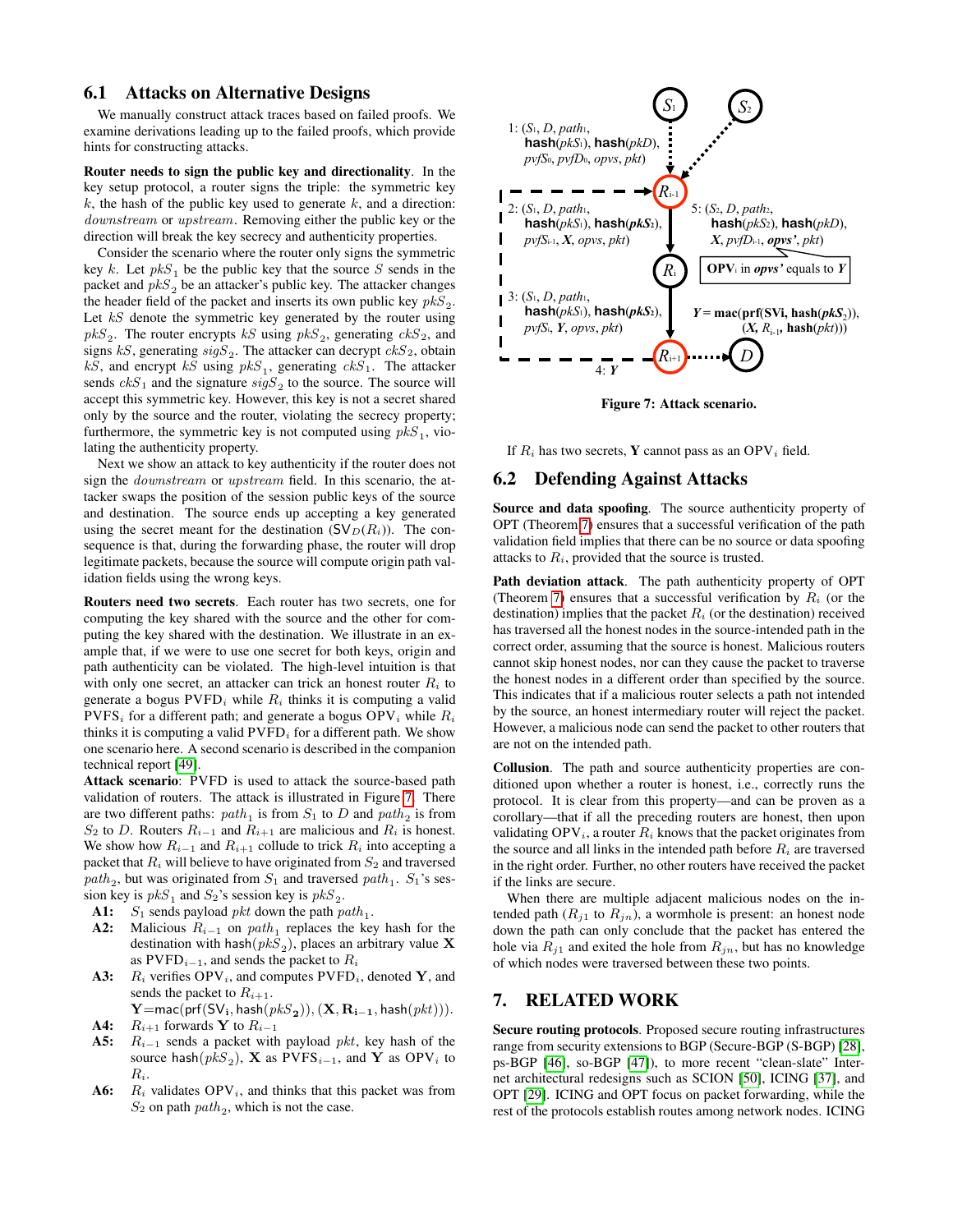and OPT's goal is to provide source authentication and path validation to the routers in the network. Both protocols use the chained MAC of the packet content to attest to the authenticity of the packet. OPT is much lighter-weight than ICING in that each router needs to set up just two keys, one with the source and one with the destination, whereas ICING routers need to set up keys between each pair of routers on the path. The proof techniques presented here can be straightforwardly applied to analyzing ICING's origin and path authenticity properties.

Automated protocol verification tools. Numerous model checking tools [\[24,](#page-11-18) [12,](#page-11-19) [8,](#page-10-1) [32,](#page-11-20) [2,](#page-10-2) [13,](#page-11-21) [34,](#page-11-22) [33,](#page-11-23) [7,](#page-10-3) [45,](#page-11-24) [15,](#page-11-25) [19,](#page-11-26) [5,](#page-10-4) [35,](#page-11-27) [21,](#page-11-28) [42,](#page-11-29) [14,](#page-11-30) [26,](#page-11-31) [44\]](#page-11-32) have been successfully applied to analyzing security protocols. However, these tools are rarely used in analyzing network protocols because such protocols are considerably more complicated than cryptographic protocols: they often compute local state, they are recursive, and their security properties need to be shown to hold for arbitrary network topologies. As the number of possible topologies is infinite, the number of models is also infinite, model-checking-based tools, in general, cannot be directly used to prove the security properties of networking protocols.

Proof-based techniques for reasoning about protocols. Our verification technique is built on prior work on reasoning about trace properties of systems [\[22,](#page-11-6) [23,](#page-11-7) [25\]](#page-11-8). The proof of the secrecy property of keys follows the same strategy as the secrecy proofs of Kerberos [\[41,](#page-11-10) [25\]](#page-11-8). The proofs of origin and path authenticity properties use a variant of the rely-guarantee reasoning principles [\[25\]](#page-11-8). The challenging part of the proofs is to identify the invariant properties associated with each MAC in the protocol. Identifying and verifying these invariants is one of main our technical contributions.

Various techniques have been applied to the verification of recursive cryptographic protocols [\[40,](#page-11-9) [6,](#page-10-5) [30\]](#page-11-33). All of them require abstract representation of the protocol behavior. In contrast, we directly verify local properties about the protocol in the same framework using  $LS<sup>2</sup>$ . Closest to our work is work by Paulson, where recursive security protocols are verified by encoding the protocol and the Dolev-Yao adversary model in Isabelle/HOL [\[40\]](#page-11-9). The encoding of messages and the attacker in Paulson's work is similar to ours. In Paulson's encoding, a protocol is summarized as trace extensions allowed by the protocols. The correctness of such assertions is not verified in Paulson's work. We can verify such assertions using  $LS^2$  inference rules. Because we encode the full protocol in Coq, we do not need to specify valid trace extensions. Instead, we specify trace properties that are relevant to the proofs and verify them using a state monad. Finally, our proofs use relyguarantee principles which were not needed in the case studies that Paulson examined.

Another direction in verifying protocols is to use type systems built directly or indirectly on the work of Abadi [\[1\]](#page-10-6) and Gordon and Jeffrey [\[27\]](#page-11-34). The most recent such systems are RCF [\[10\]](#page-10-7) and its extensions [\[11,](#page-11-35) [43\]](#page-11-36). RCF is based on refinement types. RCF's theory has been implemented for the language F# in the refinement typechecker F7, backed by the SMT solver Z3 for discharging logical assertions. It has been used to automatically verify security properties of thousands of lines of code. Verified properties include weak secrecy properties and correspondence assertions [\[48\]](#page-11-37). Our proofs of authenticity properties require induction over the length of the trace. F7 would need to incorporate inductive principles to verify such properties.

Verification of network protocols. Recently, several papers investigated the verification of route authenticity properties of specific wireless routing protocols for mobile networks [\[3,](#page-10-8) [4,](#page-10-9) [20\]](#page-11-5). They have shown that identifying attacks on route authenticity can be reduced to constraint solving, and that the security analysis of a specific route authenticity property that depends on the topologies of network instances can be reduced to checking these properties on several four-node topologies. Their techniques are tightly tied to the protocol that they verify, and therefore, cannot be directly applied to other networking protocols, including ours. Chen et al. investigated verifying security properties of secure extensions of BGP [\[17\]](#page-11-38). They verified route authenticity properties on variants of S-BGP using a combination of manual proofs and Proverif [\[13\]](#page-11-21). This technique is specific to S-BGP and cannot be applied to our setting. Their subsequent work proposes a general framework that leverages a declarative programming language for verification and empirical evaluation of routing protocols [\[18\]](#page-11-39). Their program logic for the declarative language could be used in place of  $LS<sup>2</sup>$ . However, constructing the full proof would still require augmenting their framework to include domain-specific definitions such as messages and the attacker's knowledge, in a similar approach to ours.

### 8. CONCLUSION

We have mechanized proofs of recursive secrecy and authenticity properties of the OPT source authentication and path validation protocols. These properties hold for all network topologies. By using  $LS<sup>2</sup>$ , a program logic for reasoning about programs that run in adversarial environments, we are able to make minimal assumptions about the protocol code and directly verify the invariant properties of the pseudo code in Coq. We believe our Coq encoding is general enough to be used in verifying other protocols.

### 9. ACKNOWLEDGMENTS

We thank the anonymous reviewers for their valuable feedback. This research was supported in part by CyLab at Carnegie Mellon, NSF grants CNS-1040801, CNS-1115706, CNS-1018061, the European Research Council under the European Union's Seventh Framework Programme (FP7/2007-2013) / ERC grant agreement 617605, and a gift from KDDI.

### 10. REFERENCES

- <span id="page-10-6"></span>[1] M. Abadi. Secrecy by typing in security protocols. *Journal of the ACM*, 46(5):749–786, 1999.
- <span id="page-10-2"></span>[2] A. Armando and L. Compagna. SATMC: A SAT-Based Model Checker for Security Protocols. In *JELIA*, 2004.
- <span id="page-10-8"></span>[3] M. Arnaud, V. Cortier, and S. Delaune. Modeling and Verifying Ad Hoc Routing Protocols. In *Proc. CSF*, 2010.
- <span id="page-10-9"></span>[4] M. Arnaud, V. Cortier, and S. Delaune. Deciding security for protocols with recursive tests. In *Proc. CADE*, 2011.
- <span id="page-10-4"></span>[5] D. A. Basin. Lazy Infinite-State Analysis of Security Protocols. In *CQRE*, 1999.
- <span id="page-10-5"></span>[6] D. A. Basin, S. Capkun, P. Schaller, and B. Schmidt. Formal Reasoning about Physical Properties of Security Protocols. *ACM Trans. Inf. Syst. Secur. 14(2):16*, 2011.
- <span id="page-10-3"></span>[7] D. A. Basin, S. Mödersheim, and L. Viganò. Ofmc: A symbolic model checker for security protocols. *Int. J. Inf. Sec.*, 4(3):181–208, 2005.
- <span id="page-10-1"></span>[8] J. Bau and J. Mitchell. A Security Evaluation of DNSSEC with NSEC3. In *Proc. NDSS*, 2010.
- <span id="page-10-0"></span>[9] A. Bender, N. Spring, D. Levin, and B. Bhattacharjee. Accountability as a Service. In *Proc. USENIX SRUTI*, 2007.
- <span id="page-10-7"></span>[10] J. Bengtson, K. Bhargavan, C. Fournet, A. D. Gordon, and S. Maffeis. Refinement types for secure implementations. *TOPLAS*, 33(2):8:1–8:45, 2011.